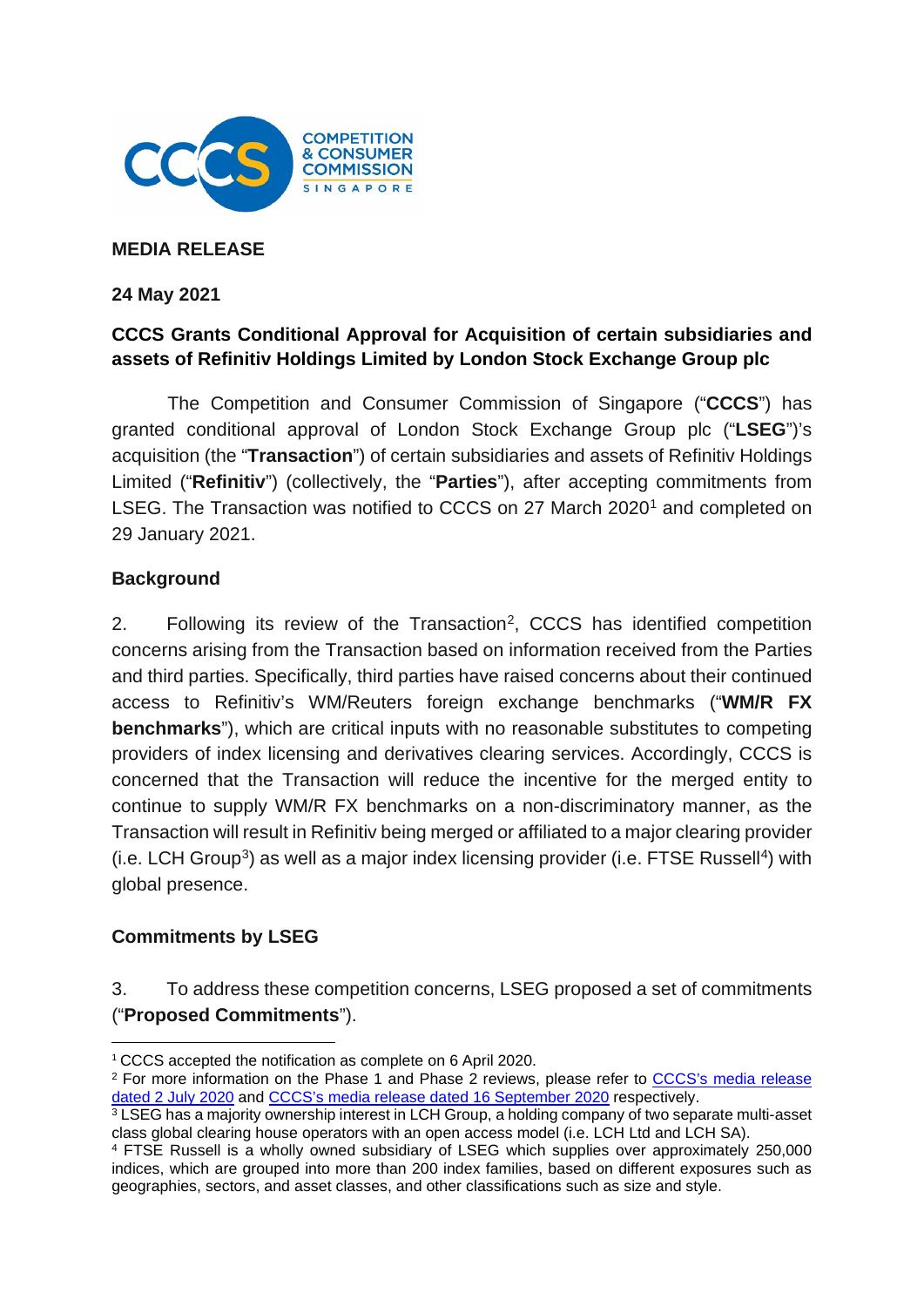4. From 27 January 2021 to 9 February 2021, CCCS invited public feedback on whether the Proposed Commitments would sufficiently address the competition concerns arising from the Transaction.<sup>[5](#page-1-0)</sup> Through the feedback received, industry players and customers generally agreed that the Proposed Commitments will achieve their objectives, and made suggestions to refine the Proposed Commitments to better address the identified competition concerns.

5. In response to the suggestions raised during the public consultation, LSEG submitted revised commitments ("**Final Commitments**"), as attached in **Annex 1** and summarised below:

- i. LSEG shall make WM/R FX benchmarks available to all existing and future (a) customers for the purpose of providing index licensing services $6$ ; and (b) clearing houses<sup>[7](#page-1-2)</sup> for providing clearing services in Singapore<sup>[8](#page-1-3)</sup> (collectively, "**WM/R Customers**").
- ii. LSEG shall (a) ensure the pricing and other commercial terms applied to WM/R FX benchmarks shall not be changed in such a way as to constitute a *de facto* failure to make WM/R FX benchmarks available to WM/R Customers; (b) not reclassify or redefine WM/R FX benchmarks in a manner that would undermine the efficacy of the commitments; and (c) deal with WM/R Customers in relation to any future contracts regarding access to WM/R FX benchmarks for index licensing or clearing purposes in good faith.
- iii. The commitment period is ten years from the date of CCCS's final decision on the Transaction.
- iv. A Monitoring Trustee will be appointed to monitor compliance with the commitments, including to assess all complaints regarding a potential breach of the commitments. A fast-track dispute resolution mechanism is also available for complainants to seek recourse, failing which the complainant may request arbitration.

<span id="page-1-0"></span><sup>5</sup> For more information on the public consultation, please refer to CCCS's media release dated [27](https://www.cccs.gov.sg/media-and-consultation/newsroom/media-releases/lseg-and-refinitiv-public-consult-on-commitments-27-jan-2021)  [January 2021.](https://www.cccs.gov.sg/media-and-consultation/newsroom/media-releases/lseg-and-refinitiv-public-consult-on-commitments-27-jan-2021)

<span id="page-1-1"></span> $\overline{6}$  These are index licensing services provided from Singapore for users globally; or to users resident in or operating a business in Singapore.

<span id="page-1-2"></span><sup>7</sup> The clearing houses have to be approved or recognised by Monetary Authority of Singapore under Section 51(1)(a) or Section 51(1)(b) of the Securities and Futures Act, Chapter 289 of Singapore.

<span id="page-1-3"></span><sup>&</sup>lt;sup>8</sup> These are clearing services carried out in Singapore, or to serve customers in Singapore.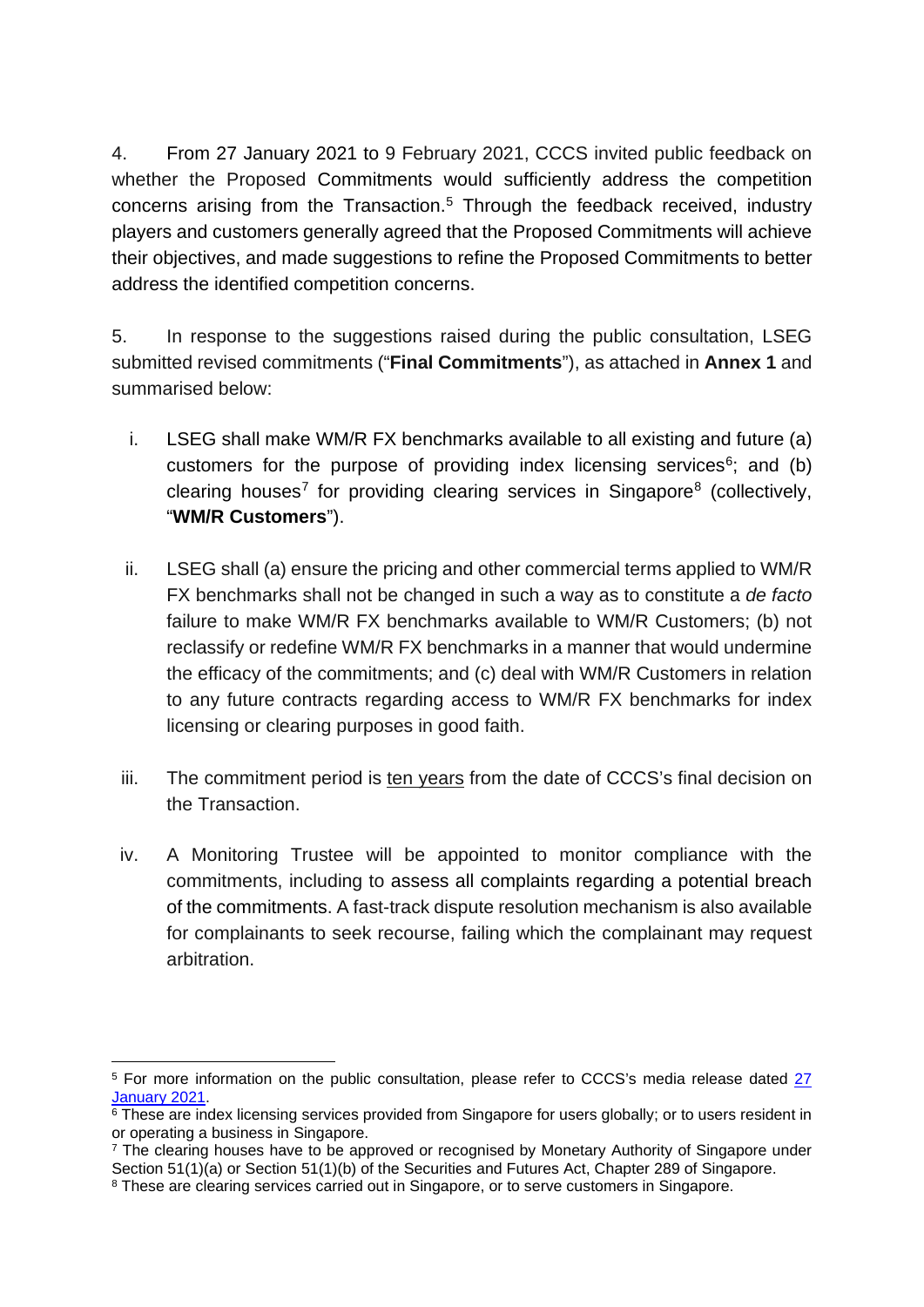## **Conclusion**

6. After evaluating the feedback provided by third parties, and the revisions made by LSEG, CCCS considers the Final Commitments sufficient to address the competition concerns arising from the Transaction. CCCS has therefore approved the Transaction on 24 May 2021, conditional upon the implementation of and compliance with the Final Commitments by LSEG. The Final Commitments are effective from 24 May 2021.

7. More information on the Transaction and CCCS's Grounds of Decision will be made available in due course on the CCCS website under the section ["Public](https://www.cccs.gov.sg/cases-and-commitments/public-register/mergers-and-acquisitions)  [Register"](https://www.cccs.gov.sg/cases-and-commitments/public-register/mergers-and-acquisitions).

8. For more information on the merger review process in Singapore, please refer to **Annex 2**.

- **End** -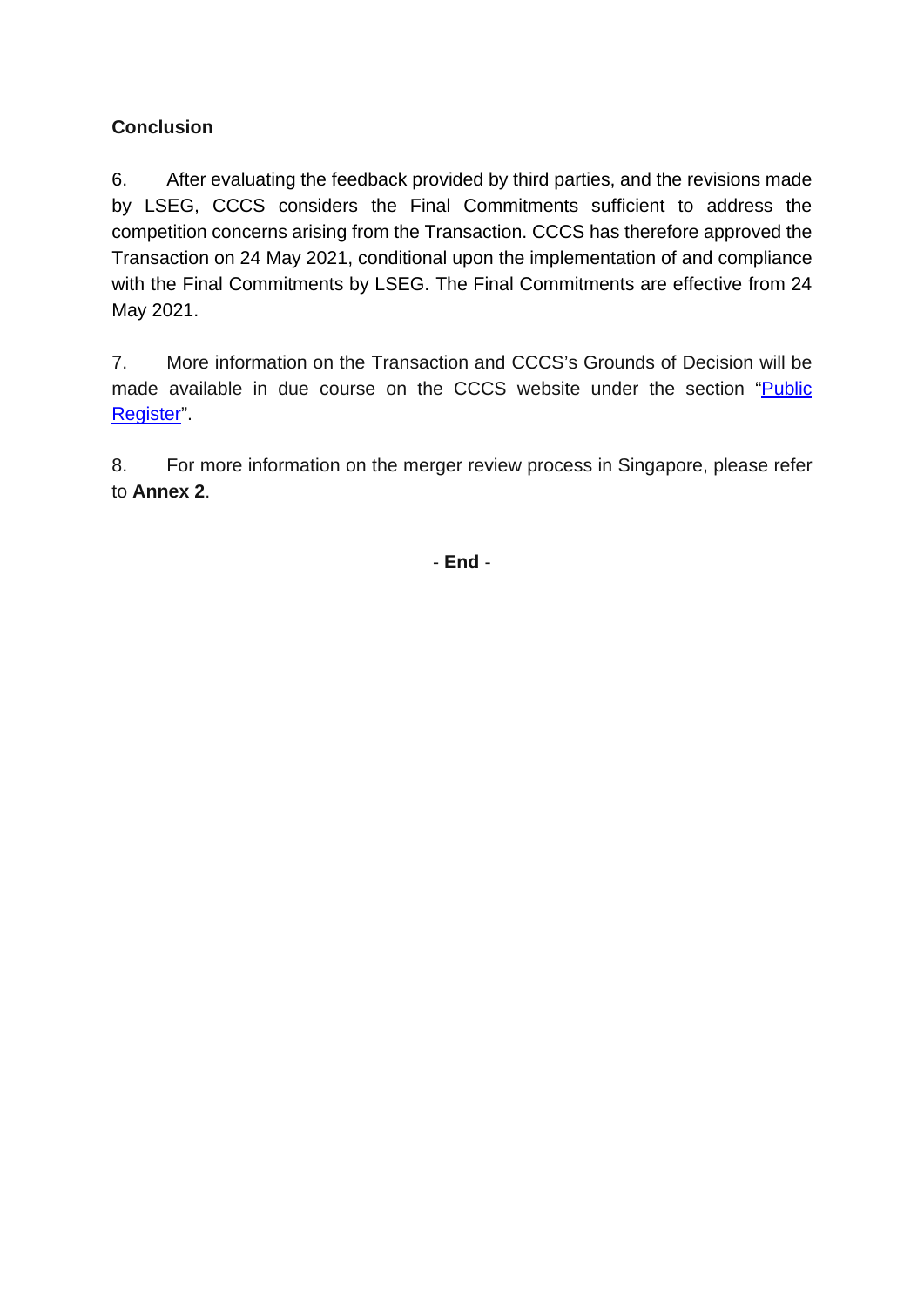## **About the Competition and Consumer Commission of Singapore**

The Competition and Consumer Commission of Singapore ("**CCCS**") is a statutory board of the Ministry of Trade and Industry. CCCS administers and enforces the Competition Act (Cap. 50B) which empowers CCCS to investigate and adjudicate anticompetitive activities, issue directions to stop and/or prevent anti-competitive activities and impose financial penalties. CCCS is also the administering agency of the Consumer Protection (Fair Trading) Act (Cap. 52A) or CPFTA which protects consumers against unfair trade practices in Singapore. Our mission is to make markets work well to create opportunities and choices for business and consumers in Singapore.

For more information, please visit [www.cccs.gov.sg.](http://www.cccs.gov.sg/)

## **For media clarifications, please contact:**

Ms. Grace Suen Senior Assistant Director **Communications** Competition and Consumer Commission of Singapore Email: grace\_suen@cccs.gov.sg DID: 6325 8216

Ms. Nawwar Syahirah Senior Assistant Director Communications Competition and Consumer Commission of Singapore Email: Nawwar\_syahirah@cccs.gov.sg DID: 6325 8313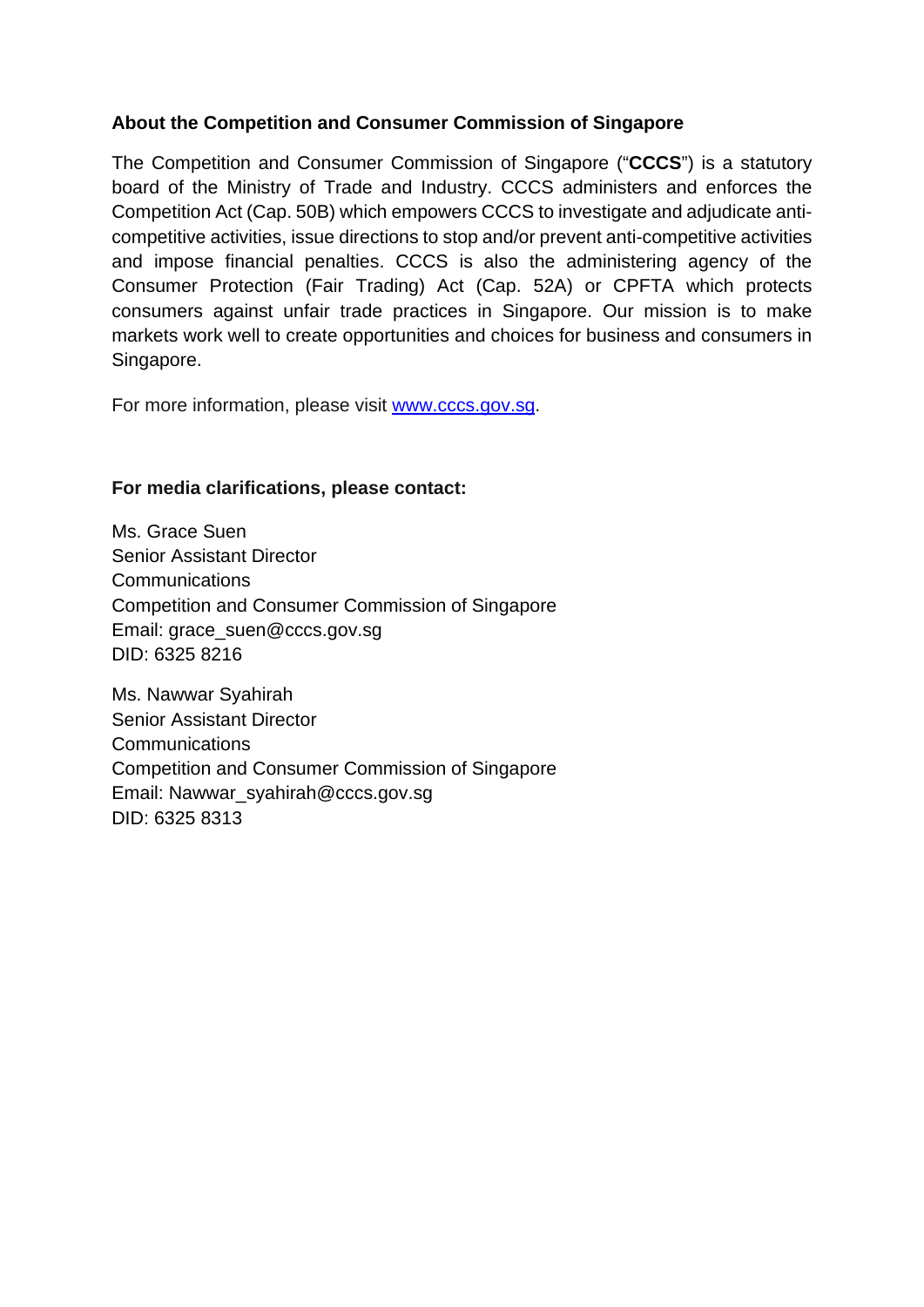Dated: 21 May 2021

# **COMMITMENT TO THE COMPETITION AND CONSUMER COMMISSION OF SINGAPORE**

Allen & Gledhill LLP One Marina Boulevard #28-00 Singapore 018989 Tel: +65 6890 7188 | Fax +65 6327 3800

allenandgledhill.com

Allen & Gledhill LLP (UEN/Registration No. T07LL0925F) is registered in Singapore under the Limited Liability Partnerships Act (Chapter 163A) with limited liability. A list of the Partners and their professional qualifications may be inspected at the address specified above.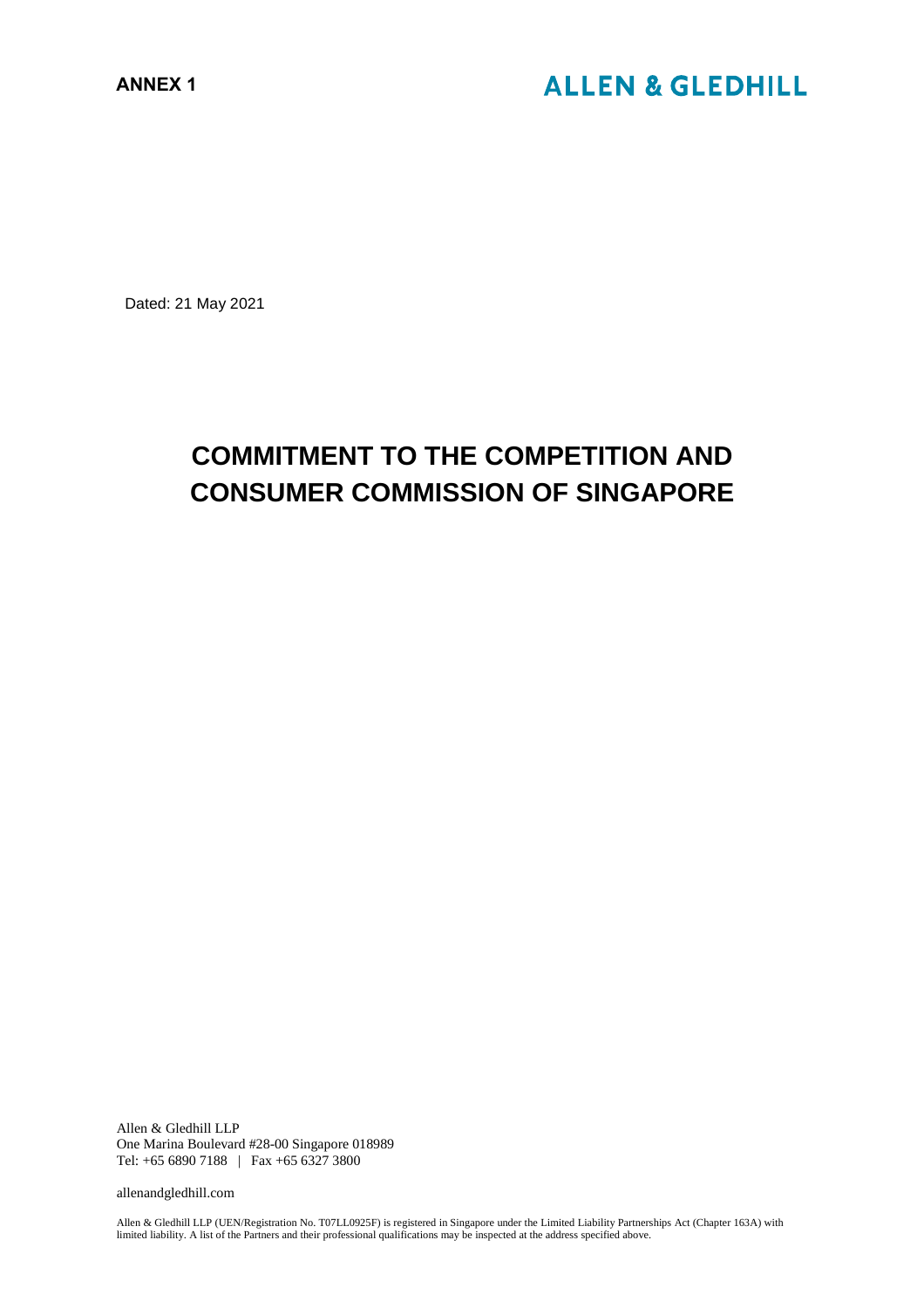## TABLE OF CONTENTS

#### **Contents**

### Page

| 1. |  |  |  |
|----|--|--|--|
| 2. |  |  |  |
| 3. |  |  |  |
| 4. |  |  |  |
| 5. |  |  |  |
| 6. |  |  |  |
| 7. |  |  |  |
| 8. |  |  |  |
|    |  |  |  |
|    |  |  |  |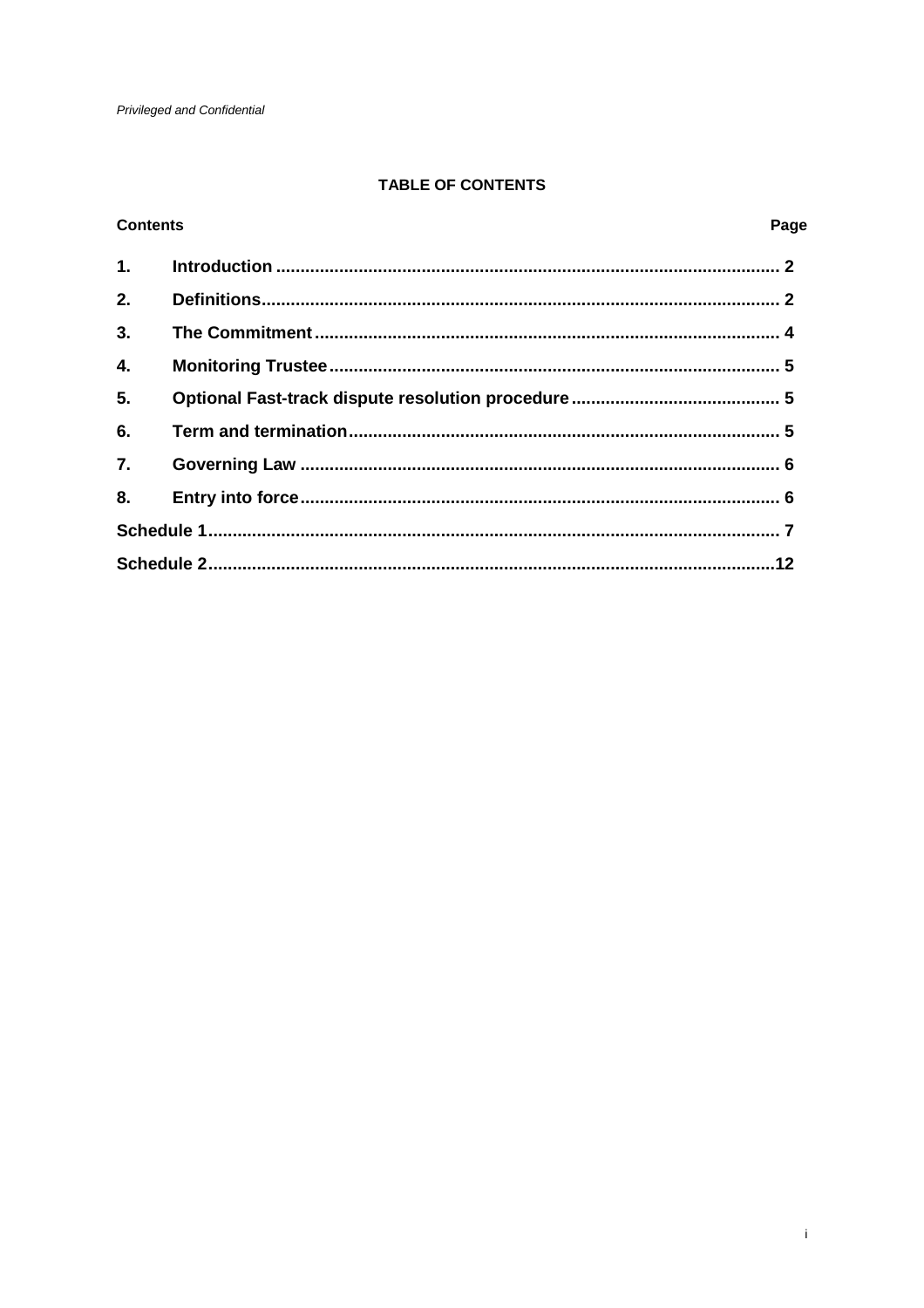#### **Commitment to the Competition and Consumer Commission of Singapore**

#### **1. Introduction**

- **1.1** Pursuant to paragraph 6.8 of the CCCS Guidelines on Merger Procedures 2012, and the letter from the CCCS dated 2 July 2020 (the "**Issues Letter**") in connection with the proposed acquisition by LSEG of sole control over the Refinitiv business (the "**Transaction**"), LSEG hereby enters into the commitment set out in paragraph 3.1 below ("**Commitment**") with the CCCS in order to enable the CCCS to make a decision, pursuant to Section 60A of the Competition Act, Chapter 50B of Singapore (the "**Act**") that the Transaction, if carried into effect, will not infringe Section 54 of the Act.
- **1.2** LSEG enters into the following Commitment with the CCCS with the objective of assuring the CCCS that the Transaction would not result in a substantial lessening of competition in Singapore, notwithstanding that LSEG does not agree with the issues identified by the CCCS in the Issues Letter.
- **1.3** LSEG will use all reasonable endeavours to ensure the satisfaction of the Commitment set out below provided that this shall not give rise to an obligation on LSEG to take such action which would, or would be likely to, have such a detrimental effect on the current or future development of LSEG, and/or its respective related entities. LSEG reserves the right, at any time during the Commitment Period, if it considers that any action is likely to have such a detrimental effect on the current or future development of LSEG and/or its respective related entities, to make an application, supported by reasons, to the CCCS as set out in paragraph 6.2 below.

#### **2. Definitions**

- **2.1** In the following Commitment, unless the subject or context otherwise requires, the following words, expressions and abbreviations have the following meanings ascribed to them:
	- **2.1.1** "**Act**" shall have the meaning as ascribed to it in paragraph 1.1 above;
	- **2.1.2** "**Answer**" shall have the meaning as ascribed to it in paragraph 1.6 of Schedule 2;
	- **2.1.3** "**Arbitral Institution**" shall have the meaning as ascribed to it in paragraph 1.4 of Schedule 2;
	- **2.1.4** "**Best efforts**" shall be interpreted in light of the CCCS's Decision and the Act. Any interpretation that may be given to this term under the law of other jurisdictions is not relevant solely for the purpose of interpreting and/or implementing the Commitment;
	- **2.1.5** "**CCCS**" means the Competition and Consumer Commission of Singapore;
	- **2.1.6** "**Closing**" means closing of the Transaction whereby LSEG acquires sole control of Refinitiv;
	- **2.1.7** "**Combined Entity**" means LSEG after Closing of the Transaction;
	- **2.1.8** "**Complainant**" means any WM/R Customer which has submitted a written complaint that LSEG is not complying with the Commitment;
	- **2.1.9** "**Commitment Period**" means ten years from the Effective Date;
	- **2.1.10** "**Commitment**" shall have the meaning as ascribed to it in paragraph 1.1 above;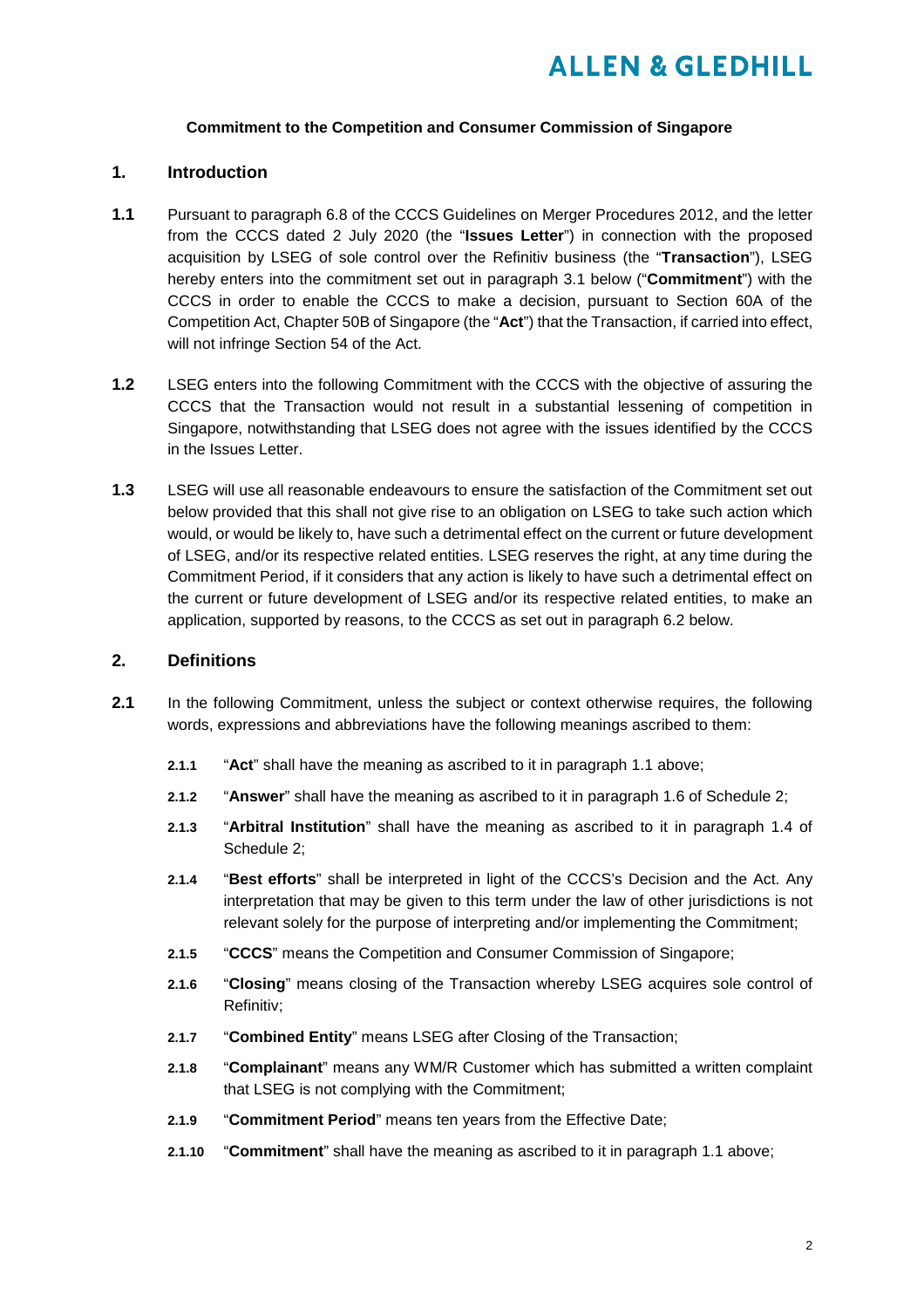- **2.1.11** "**Confidential Information**" means any business secrets, know-how, commercial information, or any other information of a proprietary nature that is not in the public domain;
- **2.1.12** "**Conflict of Interest**" means any conflict of interest that could impair the Monitoring Trustee's objectivity and independence in discharging its duties under the Commitment;
- **2.1.13** "*De Facto* **Failure**" means an excessive change in pricing terms or other change in commercial terms (including the introduction of new use cases) which amounts to a failure by the Combined Entity to supply WM/R FX Benchmarks to WM/R Customers, as applicable in paragraph 3.1. In determining whether there has been an excessive change in pricing terms or other commercial terms (including the introduction of new use cases) such as to amount to such a failure to supply WM/R FX Benchmarks, all relevant factors shall be taken into account, which shall include (to the extent relevant in any given case):
	- (i) the price or terms (or change in price or terms) offered by Refinitiv to WM/R Customers immediately prior to Closing (taking into account applicable measures of inflation since the Closing, with reference to the OECD Major 7 CPI); and/or
	- (ii) the price or terms (or change in price or terms) offered by the Combined Entity to other WM/R Customers, at the relevant time; and/or
	- (iii) the prices and terms of comparable offerings by other providers in a comparable situation with respect to comparable customers at the relevant time, to the extent such comparators exist (such as but not limited to the scope of the license (e.g. the types of use cases, the number of territories which the license extends to)); having regard, in particular, to the quality and commercial proposition – in isolation or in combination with other products and services – and customer usage of such offerings.
- **2.1.14** "**Decision**" means a favourable decision by the CCCS that the Transaction will not, if carried into effect, infringe Section 54 of the Act;
- **2.1.15** "**Dispute**" shall have the meaning as ascribed to it in paragraph 1.5 of Schedule 2;
- **2.1.16** "**Effective Date**" means the date of adoption of the Decision;
- **2.1.17** "**ICC**" shall have the meaning as ascribed to it in paragraph 1.4 of Schedule 2;
- **2.1.18** "**Indemnified Party**" shall have the meaning as ascribed to it in paragraph 3.3 of Schedule 1;
- **2.1.19** "**Issues Letter**" shall have the meaning as ascribed to it in paragraph 1.1 above;
- **2.1.20** "**LSEG**" means the London Stock Exchange Group plc.;
- **2.1.21** "**Monitoring Trustee**" means one or more natural or legal person(s) who is/are approved by the CCCS and appointed by LSEG, and who has/have the duty to monitor LSEG's compliance with the conditions and obligations attached to the Decision;
- **2.1.22** "**Notice**" shall have the meaning as ascribed to it in paragraph 1.4 of Schedule 2;
- **2.1.23** "**OECD Major 7 CPI**" means the all item consumer prices index series for the G7 as a whole as reported by the Organisation for Economic Cooperation and Development, or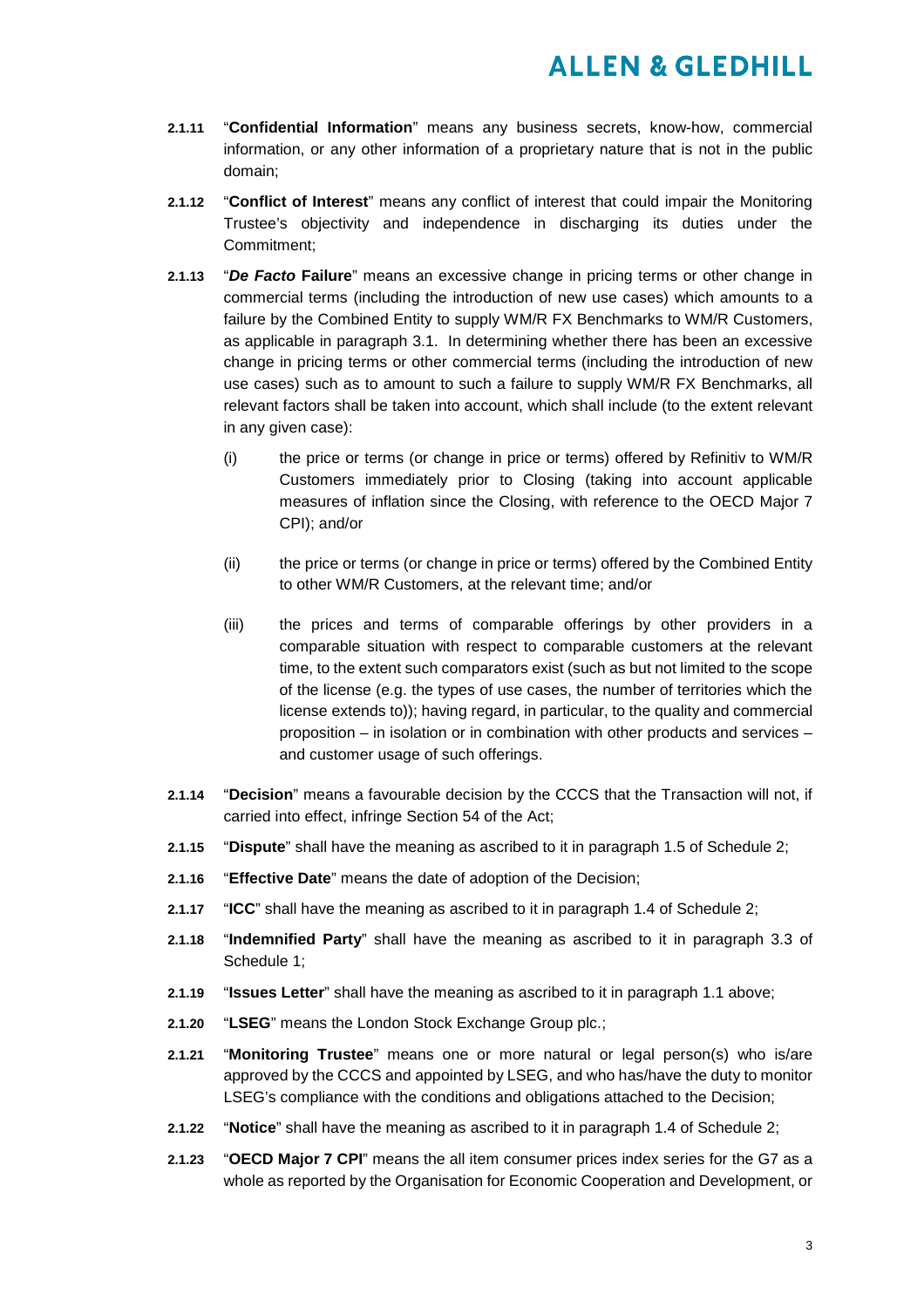any equivalent successor inflation index published by the Organisation for Economic Co-operation and Development. The G7 is comprised of: Canada, France, Germany, Italy, Japan, United Kingdom and United States;

- **2.1.24** "**Parties to the Arbitration**" shall have the meaning as ascribed to it in paragraph 1.4 of Schedule 2;
- **2.1.25** "**Refinitiv**" means the Refinitiv business which, after Closing, shall be controlled by LSEG;
- **2.1.26** "**Rules**" shall have the meaning as ascribed to it in paragraph 3.1 of Schedule 2;
- **2.1.27** "**Transaction**" shall have the meaning as ascribed to it in paragraph 1.1 above;
- **2.1.28** "**Trustee Proposal**" shall have the meaning as ascribed to it in paragraph 1.2 of Schedule 2;
- **2.1.29** "**WM/R Customers**" means:
	- (i) all existing and future customers that access or will in the future make a request to access WM/R FX Benchmarks for the purposes of providing index licensing services:
		- (a) from Singapore for users globally; or
		- (b) to users resident in or operating a business in Singapore; and
	- (ii) all existing and future clearing houses approved or recognised by Monetary Authority of Singapore under Section 51(1)(a) or Section 51(1)(b) of the Securities and Futures Act, Chapter 289 of Singapore as an approved clearing house or recognised clearing house respectively, that access or will in the future make a request to access WM/R FX Benchmarks for clearing carried out in Singapore, or to serve customers in Singapore.
- **2.1.30** "**WM/R FX Benchmarks**" means all existing WM/R FX benchmarks/rates offered by Refinitiv as set out in the WM/R Methodology, their successor products and WM/R FX benchmarks/rates of a similar nature offered by the Combined Entity in the future; and
- **2.1.31** "**WM/R Methodology**" means the WM/Reuters FX Benchmarks methodology guide as published on Refinitiv's website and updated from time to time.

#### **3. The Commitment**

- **3.1** LSEG commits to make WM/R FX Benchmarks available to WM/R Customers that currently access or in the future make a request to access WM/R FX Benchmarks for index licensing or clearing purposes. For the avoidance of doubt, this commitment:
	- **3.1.1** includes an undertaking to ensure that the pricing and commercial terms that are applied to WM/R FX Benchmarks shall not be changed in such a way as to constitute a *De Facto* Failure to make WM/R FX Benchmarks available to WM/R Customers that currently access or in the future make a request to access WM/R FX Benchmarks for index licensing or clearing purposes;
	- **3.1.2** in order to ensure that the Monitoring Trustee is able to verify and address any complaints in respect of LSEG's compliance with this paragraph 3.1, LSEG shall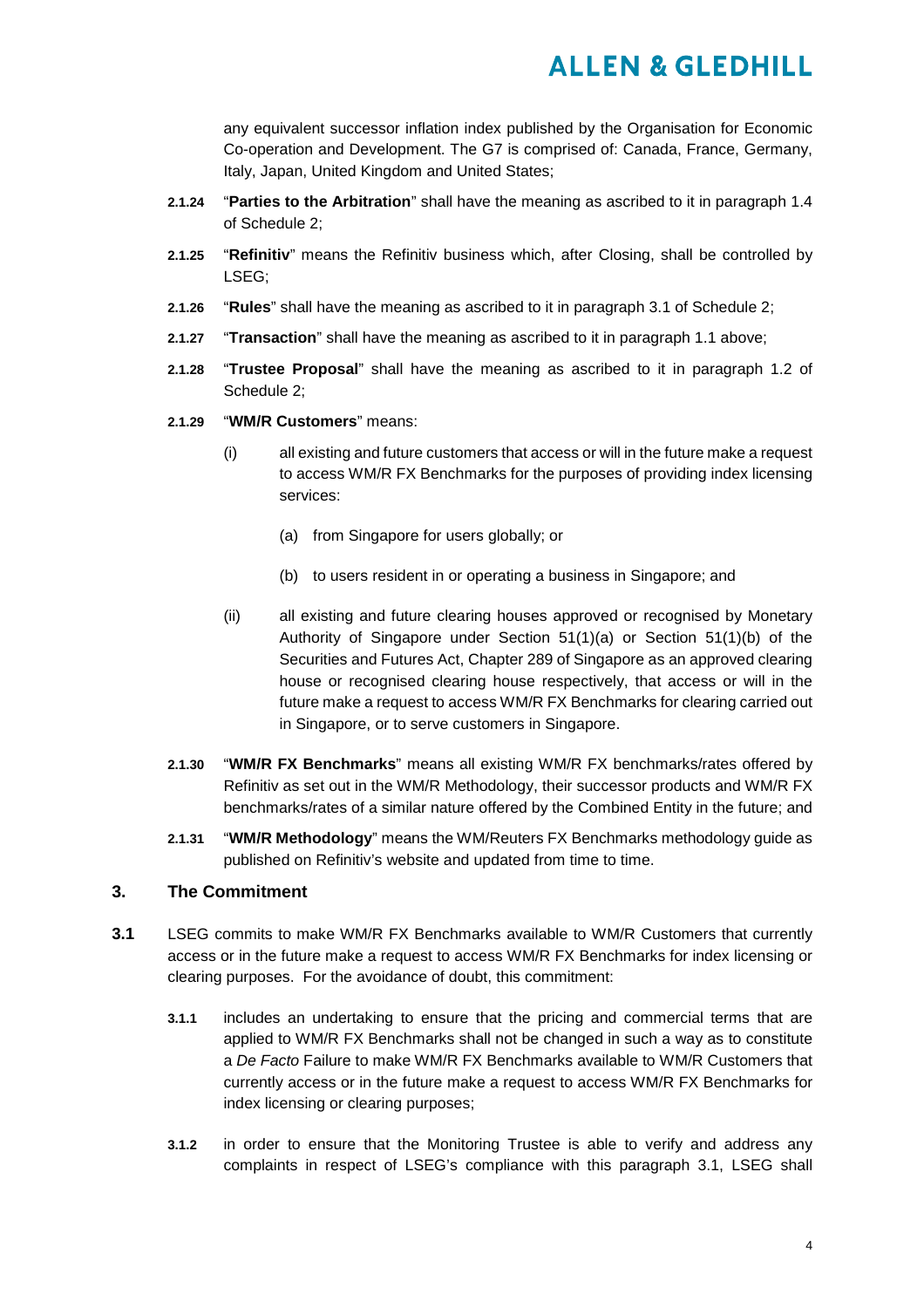provide relevant evidence in accordance with the reporting periods under paragraph 2.2.4 of Schedule 1 to the Monitoring Trustee of any change to the price of WM/R FX Benchmarks made available to WM/R Customers for index licensing or clearing purposes or the terms on which WM/R FX Benchmarks are made available to WM/R Customers for index licensing or clearing purposes (including the addition of new use cases) and set out the reasons for any such change.

#### **3.2** LSEG commits:

- **3.2.1** not to reclassify or redefine WM/R FX Benchmarks in a manner that would undermine the efficacy of the Commitment; and
- **3.2.2** to deal with WM/R Customers in relation to any future contracts regarding access to WM/R FX Benchmarks for index licensing or clearing purposes in good faith.

#### **4. Monitoring Trustee**

- **4.1** LSEG shall appoint a Monitoring Trustee on the terms and conditions approved by the CCCS, and as set out in Schedule 1.
- **4.2** The Monitoring Trustee appointed by LSEG pursuant to paragraph 4.1 may be the same as the one appointed by LSEG in relation to the approval by the European Commission of the Transaction under Council Regulation (EC) NO 139/2004, provided that the Monitoring Trustee fulfils the requirements set out in Schedule 1.
- **4.3** LSEG shall procure that, following the appointment of the Monitoring Trustee, the Monitoring Trustee shall monitor the compliance of LSEG with the Commitment set out in paragraph 3.1 above, in accordance with the terms of its appointment.

#### **5. Optional Fast-track dispute resolution procedure**

**5.1** In the event that a Complainant has reason to believe that LSEG has failed to comply with its obligations as set out in the Commitment, the fast-track dispute resolution procedure as described in Schedule 2 will apply at the option of the Complainant. Such fast-track dispute resolution mechanism will be an additional option to the benefit of the Complainant and not an obligation for it. LSEG commits not to suspend access to its WM/R FX Benchmarks to the Complainant until the date of the final award of the Arbitral Tribunal or, in case a preliminary ruling is requested, until the date of this preliminary ruling by the Arbitral Tribunal (unless in each case such access suspension is necessary for legal, regulatory and/or risk management reasons (being subject to the assessment and approval of the Monitoring Trustee), or is otherwise permitted pursuant to a determination by the Monitoring Trustee). Where the assessment and approval of the Monitoring Trustee is required for LSEG's suspension of access to its WM/R FX Benchmarks to the Complainant, the Monitoring Trustee is required, in each case, to provide its assessment to the CCCS (and concurrently provide LSEG with a non-confidential copy of the assessment) within seven working days from receiving all relevant information on the access suspension from LSEG.

#### **6. Term and termination**

**6.1** Subject to paragraph 6.2 below, LSEG shall comply with the Commitment for the Commitment Period.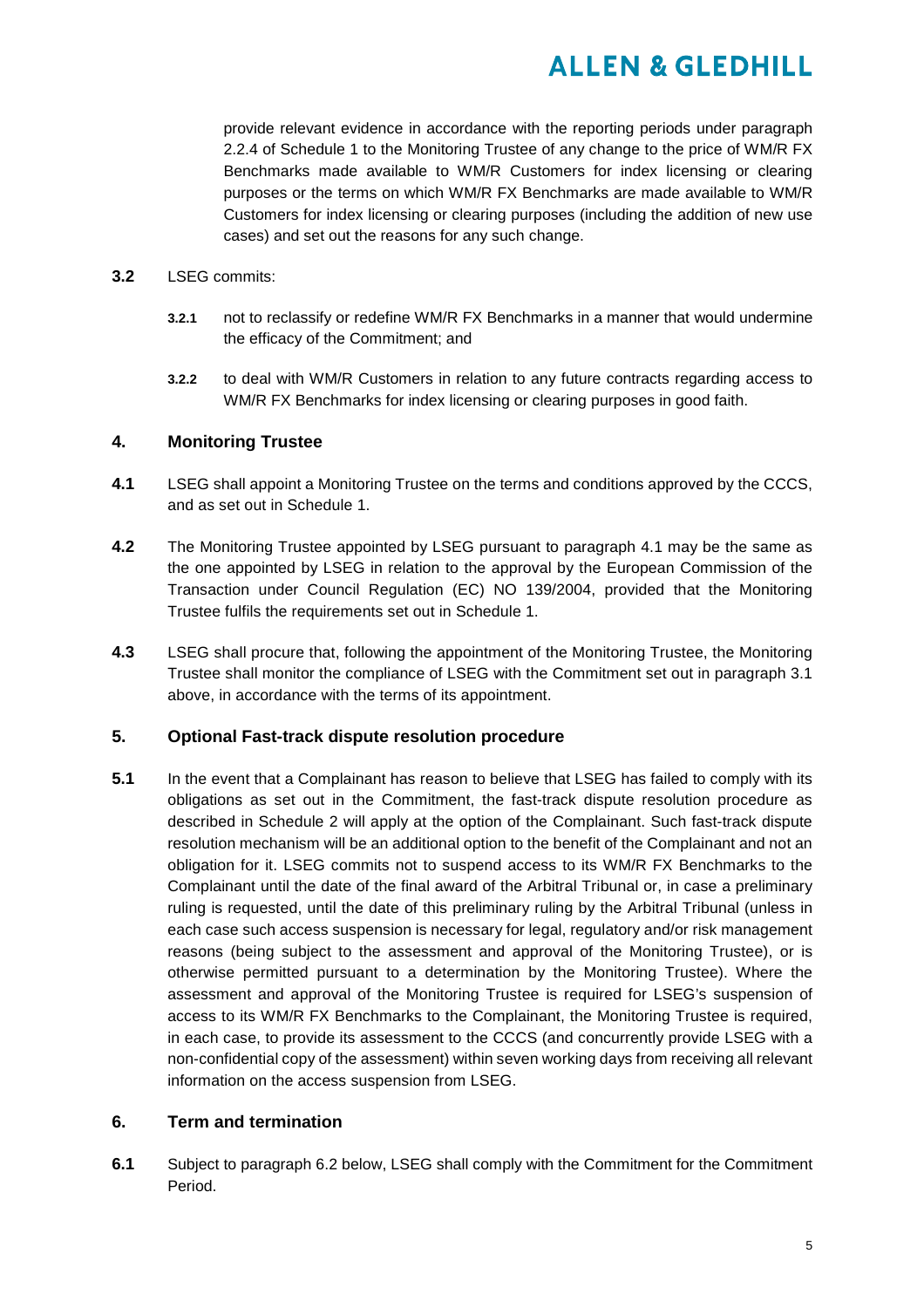- **6.2** An application by LSEG to the CCCS, in accordance with paragraphs 6.14 to 6.16 of the CCCS Guidelines on Merger Procedures 2012, may be made by LSEG at any time during the Commitment Period to vary, substitute or release LSEG from the Commitment pursuant to Sections 60A(3) and (4) of the Act, and such application must be supported by reasons, including but not limited to:
	- **6.2.1** any material change in market and competitive conditions; or
	- **6.2.2** circumstances where compliance with any of the Commitment exceeds the objective set out in paragraph 1.2 above or has such a detrimental effect on the current or future development of LSEG and/or its related affiliates.

#### **7. Governing Law**

**7.1** The terms and conditions of the Commitment shall be governed by, and construed in accordance with, the laws of Singapore.

#### **8. Entry into force**

**8.1** The Commitment shall take effect upon the Effective Date.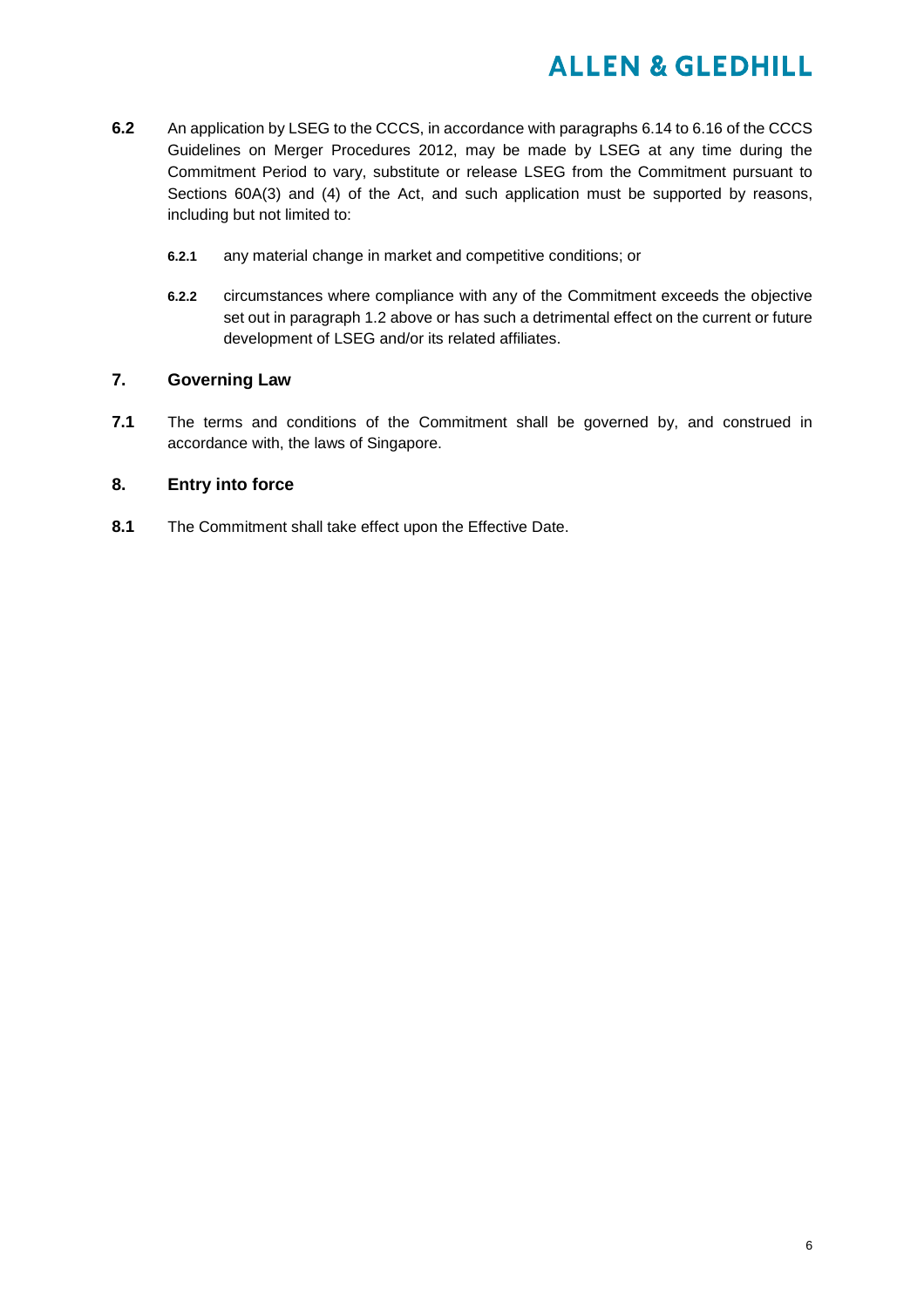#### **Schedule 1**

#### **Terms and conditions of the appointment of the Monitoring Trustee**

#### **1. Appointment procedure**

- **1.1** LSEG shall appoint a Monitoring Trustee to carry out the functions specified in the Commitment for a Monitoring Trustee.
- **1.2** The Monitoring Trustee shall:
	- **1.2.1** be independent of the Combined Entity at all times during the appointment;
	- **1.2.2** possess the necessary qualifications to carry out its mandate, for example have sufficient relevant experience; and
	- **1.2.3** neither have nor become exposed to a Conflict of Interest during the Commitment Period and for one year after the Commitment Period ends.
- **1.3** Without limitation, the Monitoring Trustee is not independent if he or she:
	- **1.3.1** is a current employee or officer of the Combined Entity;
	- **1.3.2** is a person who has been an employee or officer of the Combined Entity in the past three years;
	- **1.3.3** is a person who, in the opinion of the CCCS, holds a material interest in the Combined Entity; or
	- **1.3.4** has or has had any other relationship with the Combined Entity which in the opinion of the CCCS, is likely to affect the ability of that person to act independently. For the avoidance of doubt, the fact that the Monitoring Trustee has acted, or is currently acting, as a Monitoring Trustee for the Combined Entity, in and of itself would not affect the independence of the Monitoring Trustee.
- **1.4** The Monitoring Trustee shall be remunerated by LSEG in a way that does not impede the independent and effective fulfilment of its mandate.

#### *Proposal by LSEG*

- **1.5** No later than three weeks after the Effective Date, LSEG shall submit the name or names of one or more natural or legal persons whom LSEG proposes to appoint as the Monitoring Trustee to the CCCS for approval. The proposal shall contain sufficient information for the CCCS to verify that the person or persons proposed as Monitoring Trustee fulfil the requirements set out in paragraph 1.2 of this Schedule and shall include:
	- **1.5.1** the full terms of the proposed mandate, which shall include all provisions necessary to enable the Monitoring Trustee to fulfil its duties under the Commitment; and
	- **1.5.2** the outline of a work plan which describes how the Monitoring Trustee intends to carry out its assigned tasks.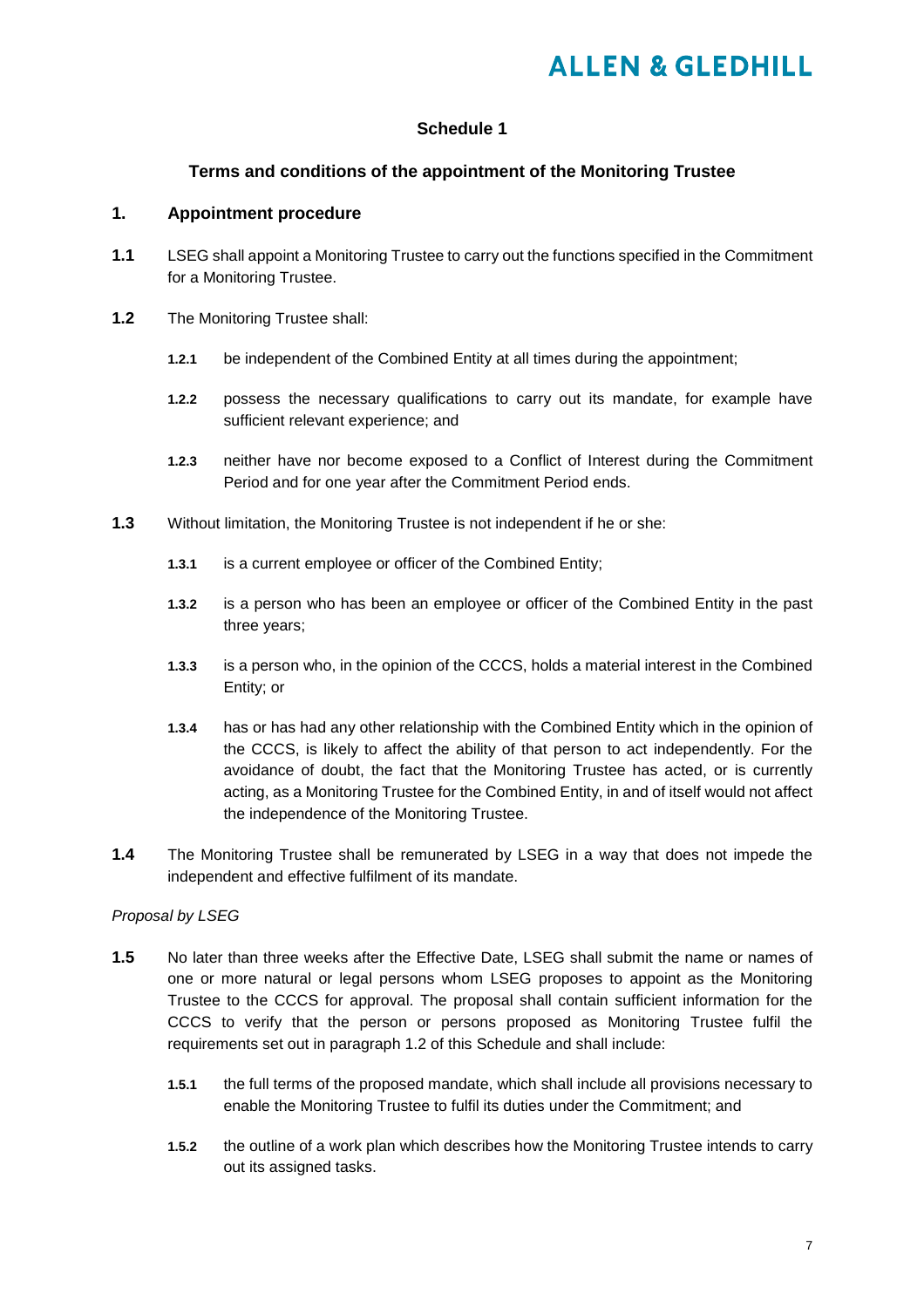#### *Approval or rejection by the CCCS*

**1.6** The CCCS shall have the discretion to approve or reject the proposed Monitoring Trustee and to approve the proposed mandate subject to any modifications it deems necessary for the Monitoring Trustee to fulfil its obligations. If only one name is approved, LSEG shall appoint or cause to be appointed the person or persons concerned as Monitoring Trustee, in accordance with the mandate approved by the CCCS. If more than one name is approved, LSEG shall be free to choose the Monitoring Trustee to be appointed from among the names approved. The Monitoring Trustee shall be appointed within one week of the CCCS's approval, in accordance with the mandate approved by the CCCS.

#### *New proposal by LSEG*

**1.7** If all the proposed Monitoring Trustees are rejected, LSEG shall submit the names of at least two more natural or legal persons within one week of being informed of the rejection, in accordance with paragraphs 1.1 to 1.6 of this Schedule.

#### *Trustee nominated by the CCCS*

**1.8** If all further proposed Trustees are rejected by the CCCS, the CCCS shall nominate a Monitoring Trustee, whom LSEG shall appoint, or cause to be appointed, in accordance with a trustee mandate approved by the CCCS.

#### **2. Functions of the Monitoring Trustee**

- **2.1** The Monitoring Trustee shall assume its specified duties and obligations in order to ensure compliance with the Commitment. The CCCS may, on its own initiative or at the request of the Monitoring Trustee or LSEG, give any orders or instructions to the Monitoring Trustee in order to ensure compliance with the conditions and obligations attached to the Decision.
- **2.2** The Monitoring Trustee shall:
	- **2.2.1** propose in its first report to the CCCS a detailed work plan describing how it intends to monitor compliance with the obligations and conditions attached to the Decision;
	- **2.2.2** monitor the implementation of and compliance with the Commitment, by LSEG, as set out in paragraph 3.1 above;
	- **2.2.3** propose to LSEG such measures as the Monitoring Trustee considers necessary to ensure LSEG's compliance with the Commitment;
	- **2.2.4** provide to the CCCS, sending LSEG a non-confidential copy at the same time, a written report regarding the compliance by LSEG with the Commitment within 15 days after the end of every reporting period, each period being: (i) one month for the first six months post-Closing; (ii) three months for the remainder of the first two years; (iii) six months in years three and four; and (iv) 12 months for the remainder of the Commitment Period. The CCCS can amend the frequency of these reports after consulting with the Monitoring Trustee;
	- **2.2.5** act as a contact point for any requests by third parties in relation to the Commitment. Specifically, unless any Complainant wishes to avail itself of the optional fast-track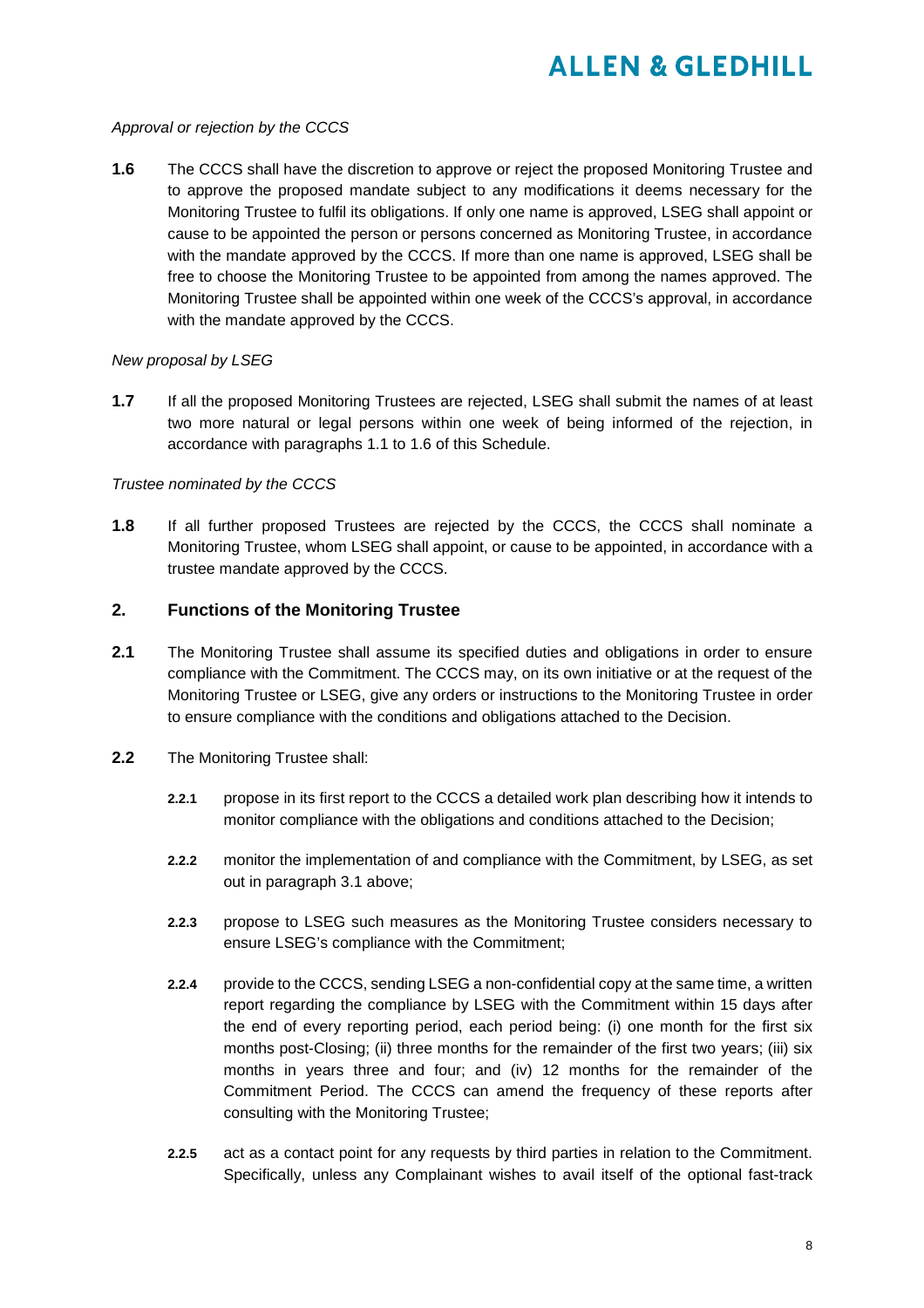dispute resolution procedure in accordance with paragraph 1.1 of Schedule 2, the Monitoring Trustee shall be responsible for assessing all complaints regarding potential breaches of the Commitment (either where details of such are received from the CCCS, or directly from any third party), where it is specified clearly by the Complainant and/or the Monitoring Trustee ascertains from the Complainant that the complaint relates to Singapore and/or the Commitment accepted pursuant to Section 60A of the Act. The Monitoring Trustee shall:

- (i) each time, where a complaint is received from a third party and it is specified clearly by the third party and/or the Monitoring Trustee ascertains from the Complainant that the complaint relates to Singapore and/or the Commitment accepted pursuant to Section 60A of the Act, promptly inform the CCCS in writing and provide a copy of the complaint to the CCCS (and concurrently provide LSEG with a non-confidential copy of the complaint), within three working days of the Monitoring Trustee receiving any complaint;
- (ii) each time promptly inform the CCCS in writing (and concurrently provide LSEG with a non-confidential copy of such), within three working days of the Monitoring Trustee determining that a complaint received pursuant to paragraph 2.2.5 of Schedule 1 is vexatious, frivolous or insufficiently substantiated, and dismisses the complaint. Examples of complaints that shall be deemed vexatious, frivolous or insufficiently substantiated include (but are not limited to) complaints made by a Complainant who is not able to satisfactorily demonstrate to the Monitoring Trustee that:
	- (a) it made its request to access WM/R FX Benchmarks for the purposes of providing index licensing services from Singapore for users globally, or to users resident in or operating a business in Singapore; or
	- (b) it is a clearing house approved or recognised by Monetary Authority of Singapore under Section 51(1)(a) or Section 51(1)(b) of the Securities and Futures Act, Chapter 289 of Singapore, respectively; and
- (iii) for complaints the Monitoring Trustee does not find vexatious, frivolous or insufficiently substantiated pursuant to paragraph 2.2.5(ii) of Schedule 1, each time within 20 working days of it receiving such complaint (or such longer period of time as the Monitoring Trustee may, subject to the prior consent of the CCCS, reasonably require to effectively consider the complaint), provide:
	- (a) to the CCCS a written report opining whether such complaint discloses non-compliance with the Commitment (such report to include all information relied upon by the Monitoring Trustee, its detailed evaluation and reasoning, and, where non-compliance has been determined, the proposed action to be undertaken by LSEG to resolve the complaint); and
	- (b) to LSEG a non-confidential copy of the report provided to the CCCS;
- **2.2.6** in relation to the optional fast-track dispute resolution procedure outlined in paragraph 5.1 above and Schedule 2, each time promptly inform in writing to the CCCS within three working days of any of the following events occurring: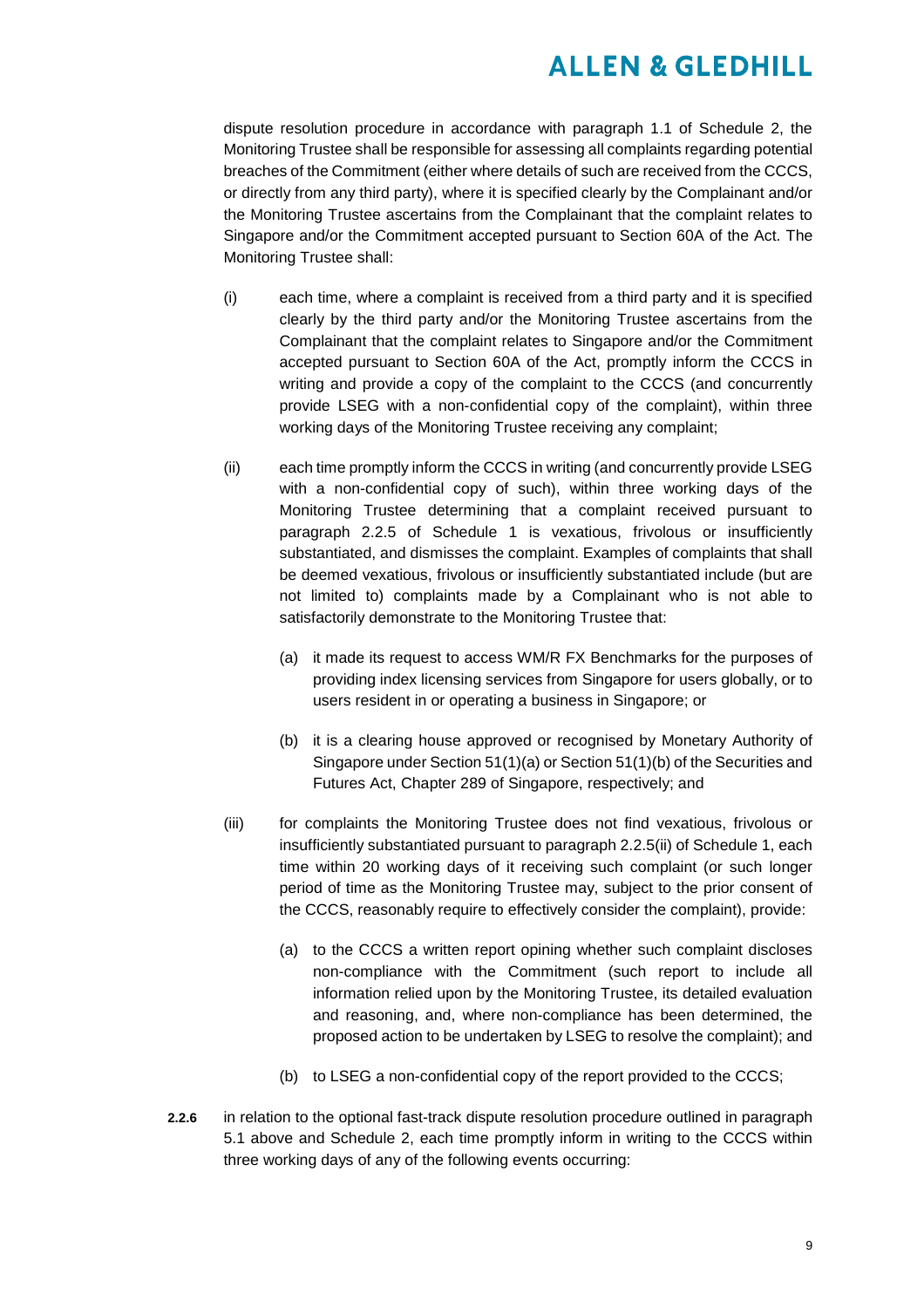- (i) the Monitoring Trustee becoming aware of a Complainant wishing to avail itself of the optional fast-track dispute resolution procedure, in accordance with paragraph 1.1 of Schedule 2;
- (ii) the Monitoring Trustee being requested to facilitate the settlement of the dispute;
- (iii) the Monitoring Trustee determining that, pursuant to paragraph 1.3 of Schedule 2, a complaint is vexatious, frivolous or insufficiently substantiated, and dismisses the complaint; or
- (iv) the commencement of arbitration proceedings, in accordance with the Rules; and
- **2.2.7** assume the other functions assigned to the Monitoring Trustee under the conditions and obligations attached to the Decision.

#### **3. Duties and obligations of LSEG**

- **3.1** LSEG shall provide and shall cause its advisors to provide the Monitoring Trustee with all such co-operation, assistance and information as the Monitoring Trustee may reasonably require to perform its tasks.
- **3.2** The Monitoring Trustee shall have full and complete access to any of LSEG's books, records, documents, management or other personnel, facilities, sites and technical information necessary for fulfilling its duties under the Commitment, and LSEG shall provide the Monitoring Trustee upon request with copies of any document. LSEG shall make available to the Monitoring Trustee one or more offices on their premises and shall be available for meetings in order to provide the Monitoring Trustee with all information necessary for the performance of its tasks.
- **3.3** LSEG shall indemnify the Monitoring Trustee and its employees and agents (each an "**Indemnified Party**") and hold each Indemnified Party harmless against, and hereby agrees that an Indemnified Party shall have no liability to LSEG for, any liabilities arising out of the performance of the Monitoring Trustee's duties under the Commitment, except to the extent that such liabilities result from the wilful default, recklessness, gross negligence or bad faith of the Monitoring Trustee, its employees, agents or advisors.
- **3.4** At the expense of LSEG, the Monitoring Trustee may appoint advisors (in particular for corporate finance or legal advice), subject to LSEG's approval (this approval not to be unreasonably withheld or delayed) if the Monitoring Trustee considers the appointment of such advisors necessary or appropriate for the performance of its duties and obligations under the mandate, provided that any fees and other expenses incurred by the Monitoring Trustee are reasonable. Should LSEG refuse to approve the advisors proposed by the Monitoring Trustee the CCCS may approve the appointment of such advisors instead, after having heard LSEG. Only the Monitoring Trustee shall be entitled to issue instructions to the advisors. Paragraph 3.3 of this Schedule shall apply *mutatis mutandis*.
- **3.5** LSEG agrees that the CCCS may share Confidential Information proprietary to LSEG with the Monitoring Trustee. The Monitoring Trustee shall not disclose such information and the principles contained in Section 89(1) of the Act apply *mutatis mutandis*.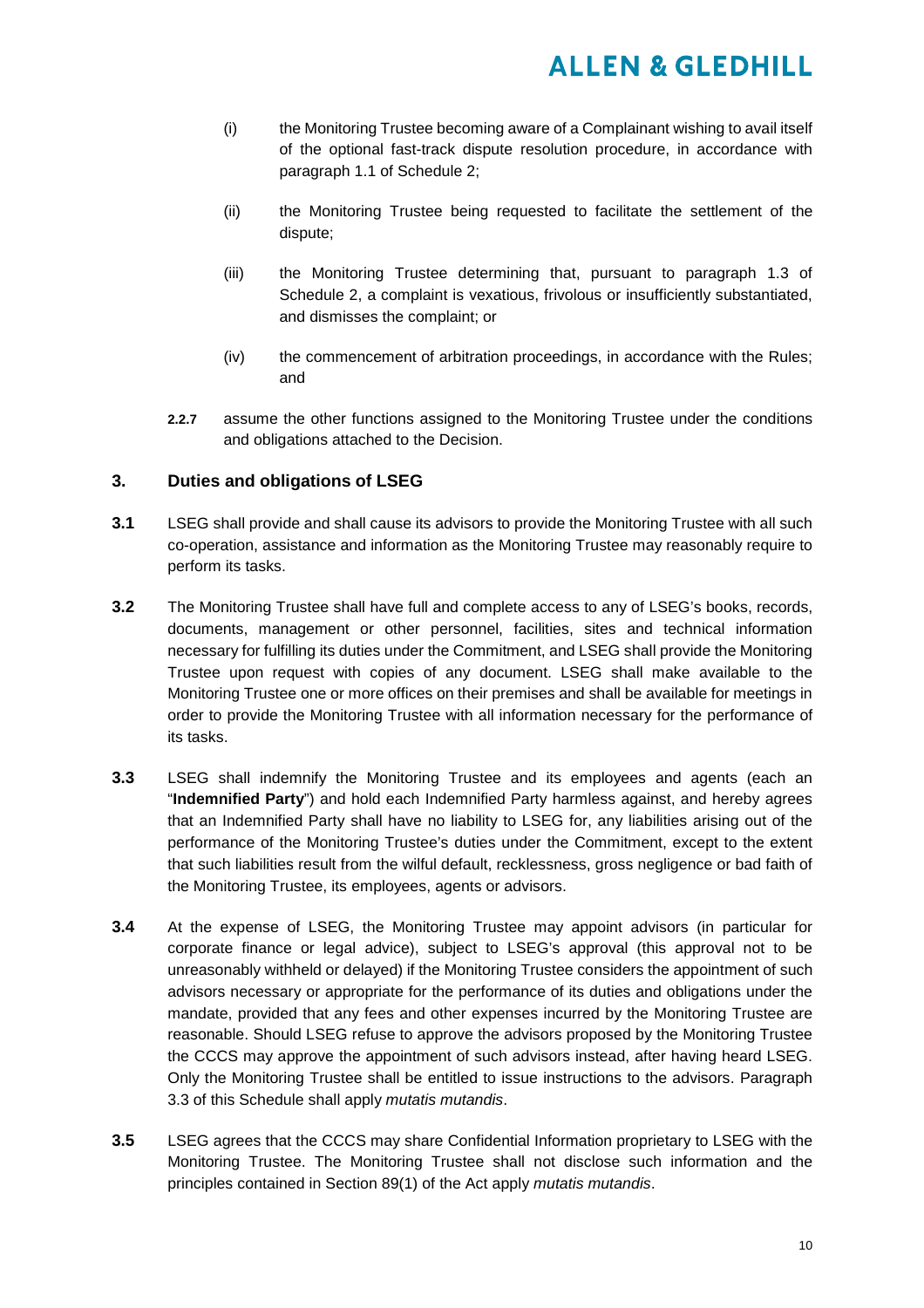- **3.6** LSEG agrees that the contact details of the Monitoring Trustee are published on the CCCS's website and they shall inform interested third parties of the identity and the tasks of the Monitoring Trustee.
- **3.7** For the duration of the Commitment Period and for up to five years thereafter as is necessary to ascertain that the Commitment has been effectively implemented and complied with during the Commitment Period, the CCCS may request from LSEG, and LSEG shall provide, all information that is reasonably necessary to monitor the effective implementation of, and compliance with, the Commitment during the Commitment Period.

#### **4. Replacement, discharge and reappointment of the Monitoring Trustee**

- **4.1** If the Monitoring Trustee ceases to perform its functions under the Commitment or for any other good cause, including the exposure of the Trustee to a Conflict of Interest:
	- **4.1.1** the CCCS may, after hearing the Monitoring Trustee and LSEG, require LSEG to replace the Monitoring Trustee; or
	- **4.1.2** LSEG may, with the prior approval of the CCCS, replace the Monitoring Trustee.
- **4.2** If the Monitoring Trustee is removed according to paragraph 4.1 of this Schedule, the Monitoring Trustee may be required to continue in its function until a new Monitoring Trustee is in place to whom the Monitoring Trustee has effected a full hand over of all relevant information. The new Monitoring Trustee shall be appointed in accordance with the procedure referred to in paragraphs 1.1 to 1.8 of this Schedule.
- **4.3** Unless removed according to paragraph 4.1 of this Schedule, the Monitoring Trustee shall cease to act as Monitoring Trustee only after the CCCS has discharged it from its duties after the Commitment with which the Monitoring Trustee has been entrusted has been implemented. However, the CCCS may at any time require the reappointment of the Monitoring Trustee if it subsequently appears that the relevant remedies might not have been fully and properly implemented.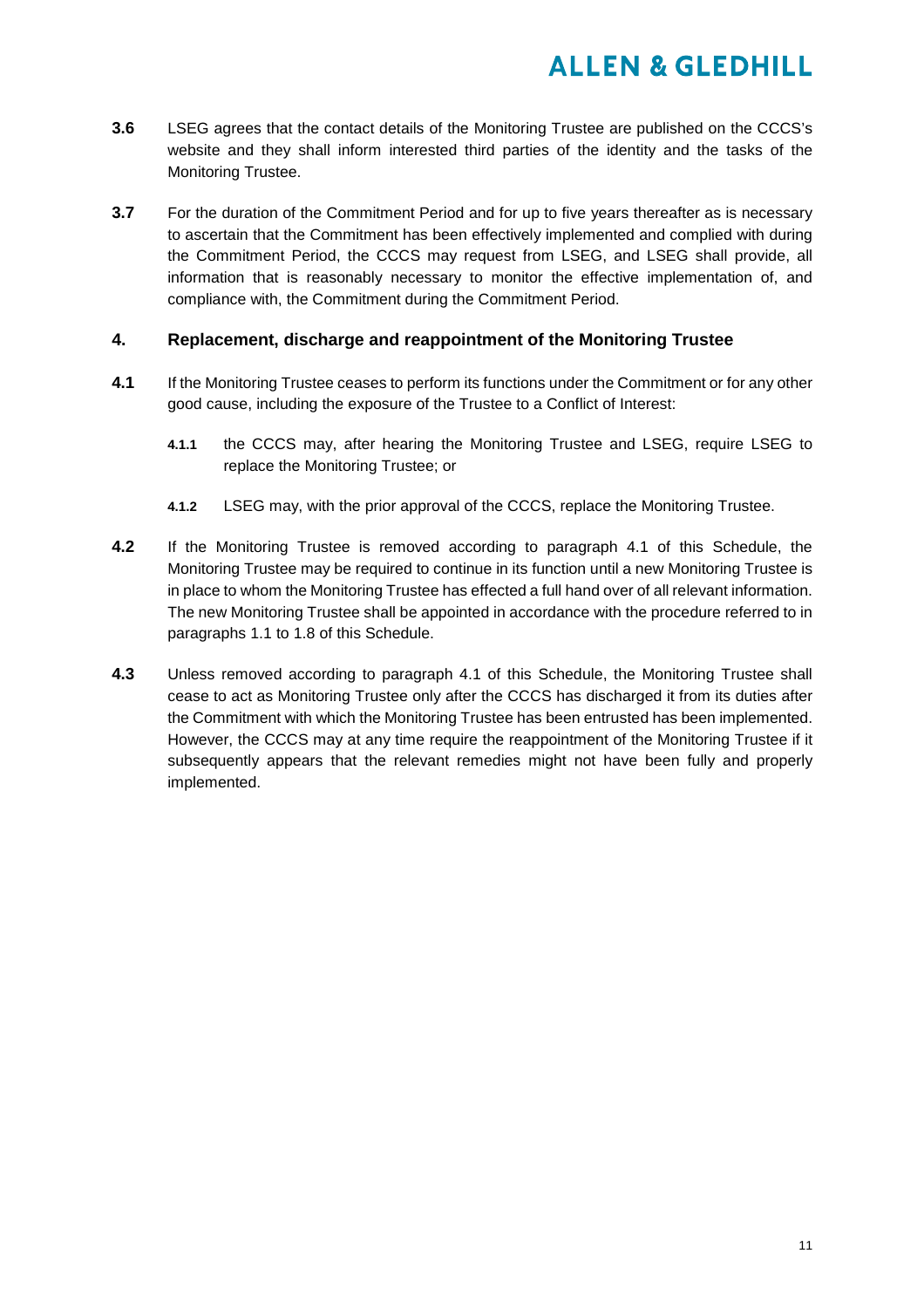#### **Schedule 2**

#### **Optional Fast-track dispute resolution procedure**

#### **1. Optional Fast-track dispute resolution procedure**

- **1.1** If the Complainant wishes to avail itself of the fast-track dispute resolution procedure, it shall send a written request to LSEG (with a copy to the Monitoring Trustee) specifying clearly that the complaint relates to the Commitment accepted pursuant to Section 60A of the Act, and setting out in detail the reasons leading that party to believe that LSEG is failing to comply with the requirements of the Commitment. The Complainant and LSEG will use best efforts to resolve all differences of opinion and to settle all disputes that may arise through co-operation and consultation within a reasonable period of time not exceeding 15 working days after receipt of the request.
- **1.2** The Monitoring Trustee shall be prepared, if requested by LSEG or the Complainant, to facilitate the settlement of the dispute and shall present its own proposal (the "**Trustee Proposal**") for resolving the dispute, specifying in writing the action, if any, to be taken by LSEG in order to ensure compliance with the Commitment vis-à-vis the Complainant within eight working days of LSEG or the Complainant requesting for the Monitoring Trustee to facilitate the settlement of the dispute (or such longer period of time as the Monitoring Trustee may, subject to the prior consent of the CCCS, reasonably require to effectively consider that complaint). A copy of the Trustee Proposal shall be concurrently provided to CCCS. The Monitoring Trustee shall continue to facilitate the settlement of the dispute between the Complainant and LSEG following the submission of the Trustee Proposal for LSEG and the Complainant's consideration. In the event that LSEG and the Complainant are unable to settle the dispute within 10 working days (or any extended period approved by CCCS) after receipt of the Trustee Proposal, the Monitoring Trustee shall inform CCCS within three working days after the end of the period, for CCCS's intervention as CCCS deems appropriate. In the event LSEG and the Complainant come to a settlement, following the receipt of the Trustee Proposal, the Monitoring Trustee shall inform CCCS within three working days from the time of the settlement.
- **1.3** The Monitoring Trustee will also have the ability to declare a complaint vexatious, frivolous or insufficiently substantiated, within eight working days of LSEG or the Complainant requesting for the Monitoring Trustee to facilitate the settlement of the dispute (or such longer period of time as the Monitoring Trustee may, subject to the prior consent of the CCCS, reasonably require to effectively consider that complaint), in which case LSEG will not need to comply with the obligations set out in paragraph 5.1 above and paragraph 1.1 of Schedule 2, and the Arbitration process will not be available to the Complainant. Examples of complaints that shall be deemed vexatious, frivolous or insufficiently substantiated include (but are not limited to) complaints made by a Complainant who is not able to satisfactorily demonstrate to the Monitoring Trustee that:
	- 1.3.1 it made its request to access WM/R FX Benchmarks for the purposes of providing index licensing services from Singapore for users globally, or to users resident in or operating a business in Singapore; or
	- 1.3.2 it is a clearing house approved or recognised by Monetary Authority of Singapore under Section 51(1)(a) or Section 51(1)(b) of the Securities and Futures Act, Chapter 289 of Singapore, respectively.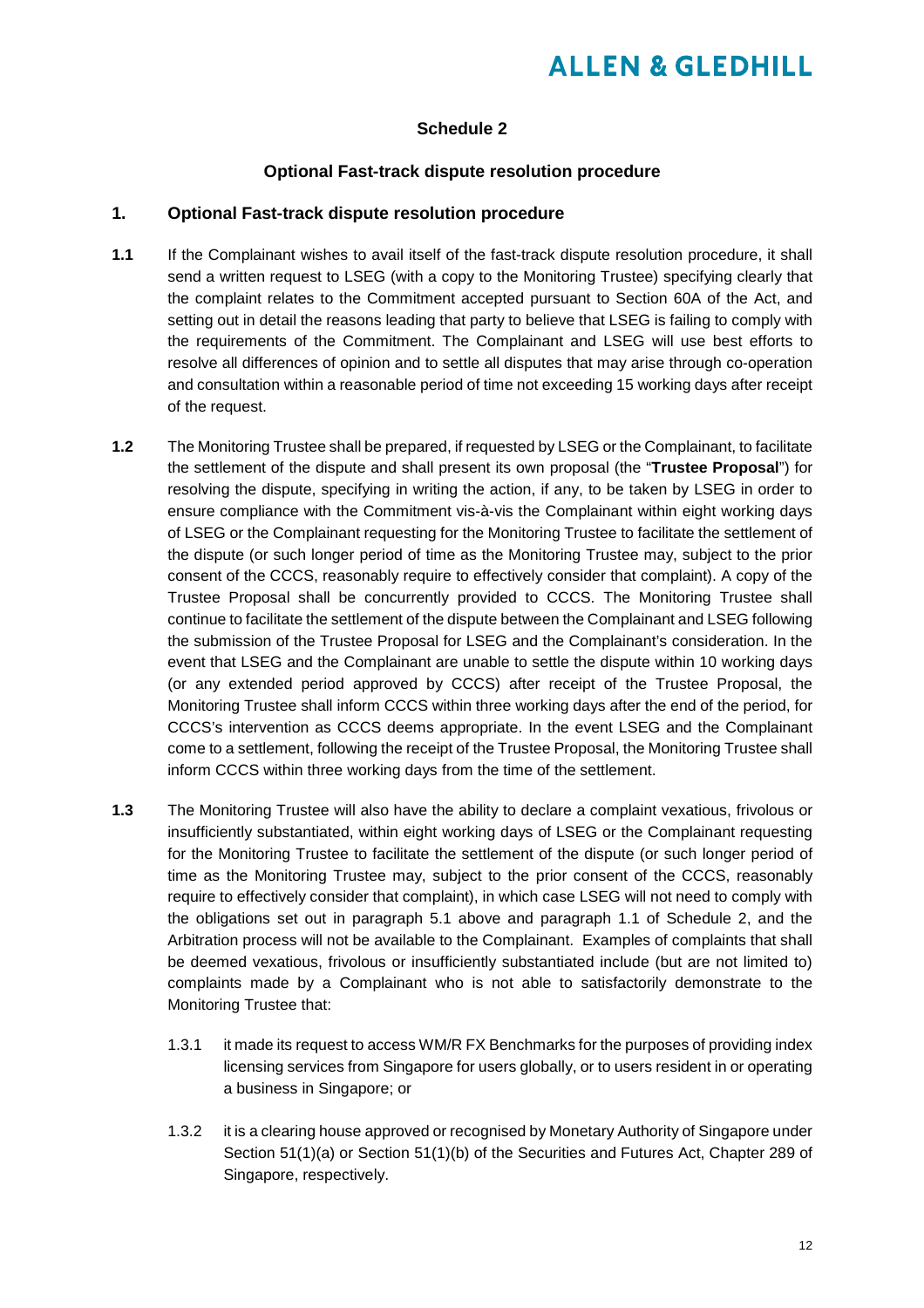- **1.4** Without prejudice to paragraphs 1.2 and 1.3 of Schedule 2, should the Complainant and LSEG (together the "**Parties to the Arbitration**") fail to resolve their differences of opinion in the consultation phase, the Complainant may serve a notice (the "**Notice**"), in the sense of a request for arbitration, to the International Chamber of Commerce (the "**ICC**") (the "**Arbitral Institution**"), with a copy of such Notice and request for arbitration to LSEG, provided that the reasonable period of time referred to in paragraph 1.1 of Schedule 2 has elapsed and best efforts have been used to resolve the dispute.
- **1.5** The Notice shall set out in detail the dispute, difference or claim (the "**Dispute**") and shall contain, inter alia, all issues of both fact and law, including any suggestions as to the procedure, and all documents relied upon shall be attached, e.g. documents, agreements, expert reports, and witness statements (without prejudice to the possibility for the Complainant to submit additional evidence and documents during the course of the Arbitration Procedure). The Notice shall also contain a detailed description of the action to be undertaken by LSEG (including, if appropriate, a draft contract comprising all relevant terms and conditions) and the Trustee Proposal, including a comment as to its appropriateness.
- **1.6** LSEG shall, within 10 working days from receipt of the Notice, submit its answer (the "**Answer**"), which shall provide detailed reasons for its conduct and set out, inter alia, all issues of both fact and law, including any suggestions as to the procedure, and all documents relied upon, e.g. documents, agreements, expert reports, and witness statements. The Answer shall, if appropriate, contain a detailed description of the action which LSEG proposes to undertake visà-vis the Complainant (including, if appropriate, a draft contract comprising all relevant terms and conditions) and the Trustee Proposal (if not already submitted), including a comment as to its appropriateness.

#### **2. Appointment of the Arbitrators**

- **2.1** The Arbitral Tribunal shall consist of three persons. The Complainant shall nominate its arbitrator in the Notice; LSEG shall nominate its arbitrator in the Answer. The arbitrators nominated by the Complainant and by LSEG shall, within five working days of the nomination of the latter, nominate the chairman, making such nomination known to the parties and the Arbitral Institution which shall forthwith confirm the appointment of all three arbitrators.
- **2.2** Should the Complainant wish to have the Dispute decided by a sole arbitrator it shall indicate this in the Notice. In this case, the Complainant and LSEG shall agree on the nomination of a sole arbitrator within five working days from the communication of the Answer, communicating this to the Arbitral Institution.
- **2.3** Should (i) LSEG fail to nominate an arbitrator; (ii) the two arbitrators fail to agree on the chairman; or (iii) the Parties to the Arbitration fail to agree on a sole arbitrator, the default appointment(s) shall be made by the Arbitral Institution.
- **2.4** The three-person arbitral tribunal or, as the case may be, the sole arbitrator, are herein referred to as the Arbitral Tribunal.

#### **3. Arbitration Procedure**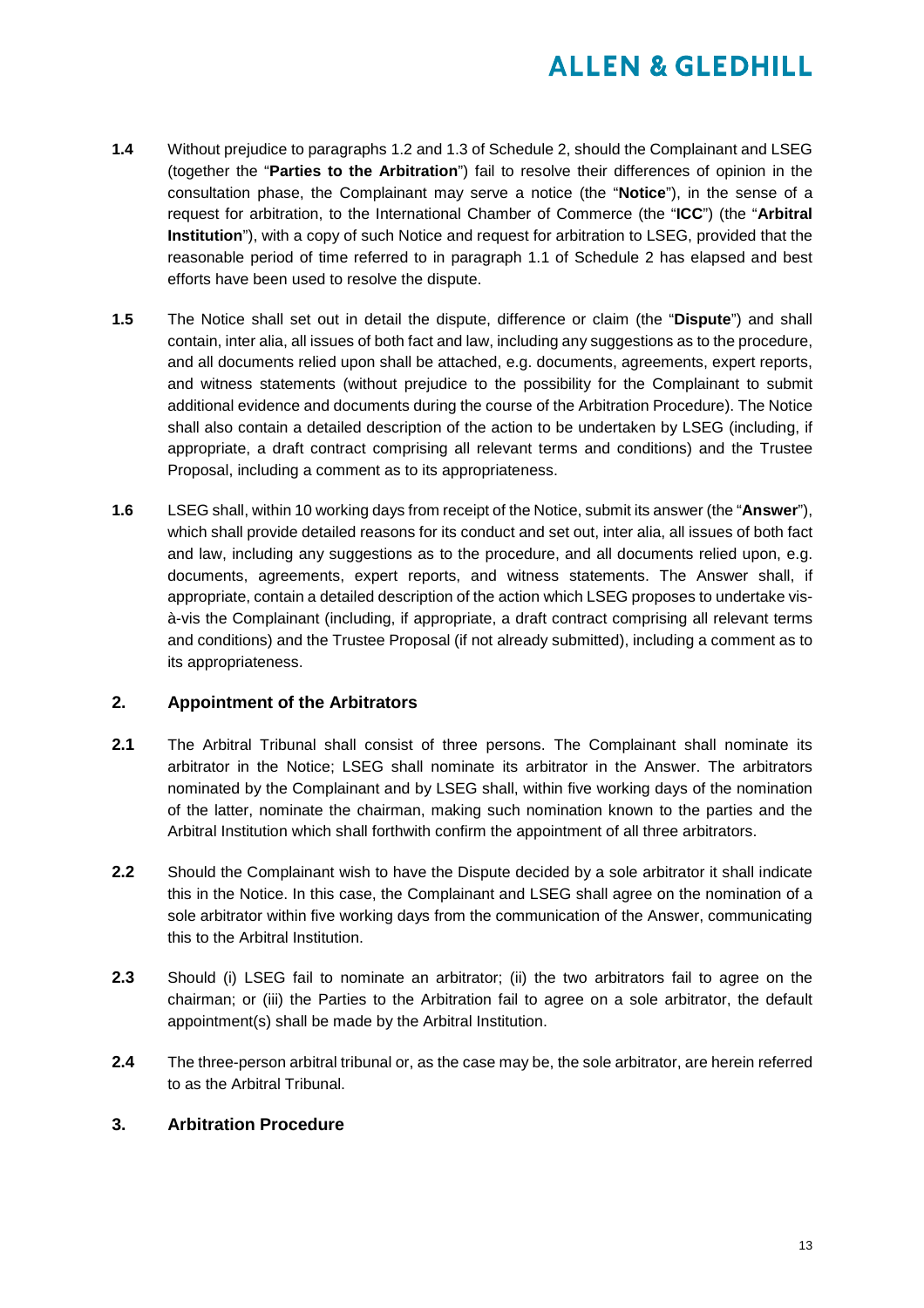- **3.1** The Dispute shall be finally resolved by arbitration under the ICC rules, with such modifications or adaptations as foreseen herein or necessary under the circumstances (the "**Rules**"). The Arbitration shall be conducted in London, England in the English language.
- **3.2** The procedure shall be a fast-track procedure. For this purpose, the Arbitral Tribunal shall shorten all applicable procedural time-limits under the Rules as far as admissible and appropriate in the circumstances. The Parties to the Arbitration shall consent to the use of email for the exchange of documents.
- **3.3** The Arbitral Tribunal shall, as soon as practical after the confirmation of the Arbitral Tribunal, hold an organisational conference to discuss any procedural issues with the Parties to the Arbitration. Terms of Reference shall be drawn up and signed by the Parties to the Arbitration and the Arbitration Tribunal at the organisational meeting or thereafter and a procedural timetable shall be established by the Arbitral Tribunal. An oral hearing shall, as a rule, be established within two months of the confirmation of the Arbitral Tribunal.
- **3.4** In order to enable the Arbitral Tribunal to reach a decision, it shall be entitled to request any relevant information from the Parties to the Arbitration, to appoint experts and to examine them at the hearing, and to establish the facts by all appropriate means. The Arbitral Tribunal is also entitled to ask for assistance by the Monitoring Trustee in all stages of the procedure if the Parties to the Arbitration agree.
- **3.5** The Arbitral Tribunal shall not disclose Confidential Information and shall apply the standards attributable to Confidential Information under the Act. The Arbitral Tribunal may take the measures necessary for protecting Confidential Information in particular by restricting access to Confidential Information to the Arbitral Tribunal, the Monitoring Trustee, and outside counsel and experts of the opposing party.
- **3.6** The burden of proof in any dispute under these Rules shall be borne as follows: (i) the Complainant must produce evidence of a prima facie case; and (ii) if the Complainant produces evidence of a prima facie case, the Arbitral Tribunal must find in favour of the Complainant unless LSEG can produce evidence to the contrary.

#### **4. Involvement of the CCCS**

- **4.1** The CCCS shall be allowed and enabled to participate in all stages of the procedure by:
	- **4.1.1** receiving all written submissions (including documents and reports, etc.) made by the Parties to the Arbitration;
	- **4.1.2** receiving all orders, interim and final awards and other documents exchanged by the Arbitral Tribunal with the Parties to the Arbitration (including Terms of Reference and procedural time-table);
	- **4.1.3** giving the CCCS the opportunity to file amicus curiae briefs; and
	- **4.1.4** being present at the hearing(s) and being allowed to ask questions to parties, witnesses and experts.
- **4.2** The Arbitral Tribunal shall forward or shall order the Parties to the Arbitration to forward, the documents mentioned to the CCCS without delay.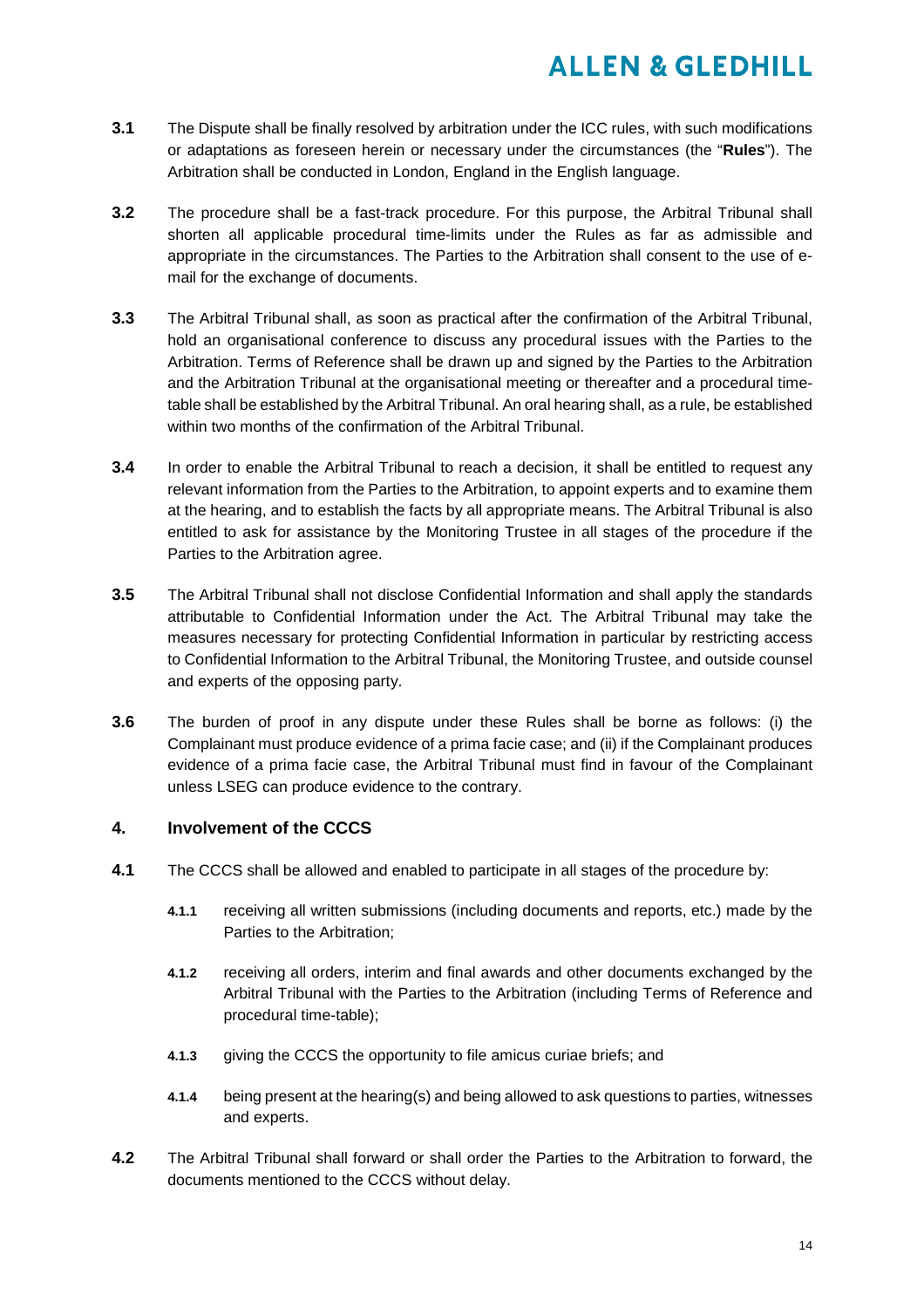**4.3** In the event of disagreement between the Parties to the Arbitration regarding the interpretation of the Commitment, the Arbitral Tribunal may seek the CCCS's interpretation of the Commitment (and may be provided at CCCS's discretion) before finding in favour of any Party to the Arbitration and shall be bound by the interpretation.

#### **5. Decisions of the Arbitral Tribunal**

- **5.1** The Arbitral Tribunal shall take all decisions by majority vote. The Arbitral Tribunal shall decide the Dispute on the basis of the Commitment and the Decision. Issues not covered by the Commitment and the Decision shall be decided by reference to the Act.
- **5.2** Upon request of the Complainant or LSEG, the Arbitral Tribunal may make a preliminary ruling on the Dispute. The preliminary ruling shall be rendered within one month after the confirmation of the Arbitral Tribunal, shall be applicable immediately and, as a rule, remain in force until a final decision is rendered.
- **5.3** The final award shall, as a rule, be rendered within six months after the confirmation of the Arbitral Tribunal. The time-frame shall, in any case, be extended by the time the CCCS takes to submit an interpretation of the Commitment if asked by the Arbitral Tribunal.
- **5.4** The Arbitral Tribunal shall, in the preliminary ruling as well as in the final award, specify the action, if any, to be taken by LSEG in order to comply with the Commitment vis-à-vis the Complainant. The final award shall be final and binding on the Parties to the Arbitration and shall resolve the Dispute and determine any and all claims, motions or requests submitted to the Arbitral Tribunal. The arbitral award shall also determine the reimbursement of the costs of the successful party and the allocation of the arbitration costs. In case of granting a preliminary ruling or if otherwise appropriate, the Arbitral Tribunal shall specify that terms and conditions determined in the final award apply retroactively.
- **5.5** The Parties to the Arbitration shall prepare a non-confidential version of the final award, without business secrets. The CCCS may publish the non-confidential version of the award.
- **5.6** Nothing in the arbitration procedure shall affect the power to the CCCS to take decisions in relation to the Commitment in accordance with its powers under the Act.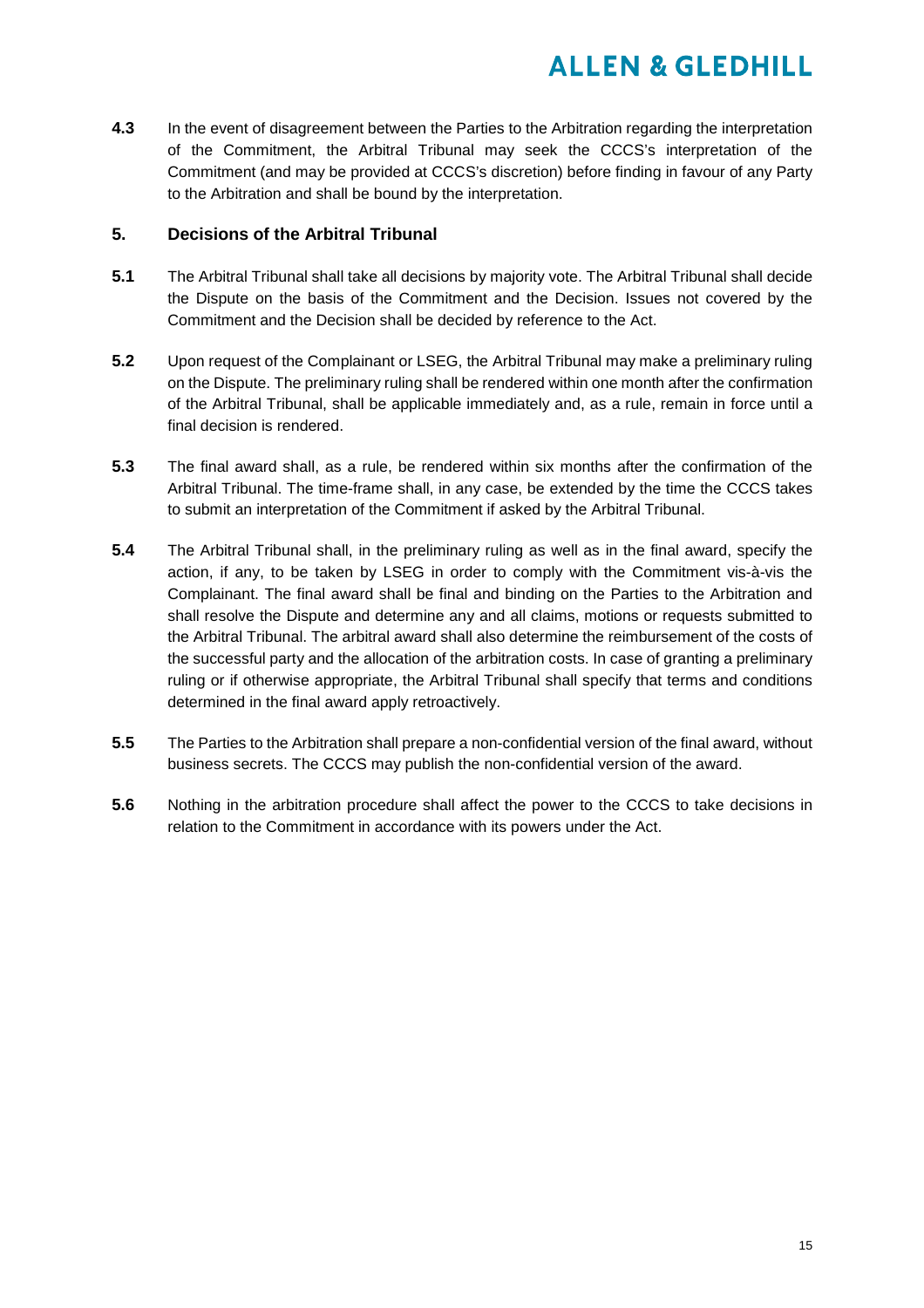## **ANNEX 2**

## **About the Section 54 Prohibition under the Competition Act & Merger Procedures**

Section 54 of the Competition Act (Cap. 50B) ("the **Act**") prohibits mergers that have resulted, or may be expected to result, in a substantial lessening of competition in Singapore. CCCS is generally of the view that competition concerns are unlikely to arise in a merger situation unless:

- The merged entity has/will have a market share of 40% or more; or
- The merged entity has/will have a market share of between 20% to 40% and the post-merger combined market share of the three largest firms is 70% or more.

Merging entities are not required to notify CCCS of their merger but they should conduct a self-assessment to ascertain if a notification to CCCS is necessary. If they are concerned that the merger has infringed, or is likely to infringe, the Act, they should notify their merger to CCCS. In such cases, CCCS will assess the effect of the merger on competition and decide if the merger has resulted, or is likely to result, in a substantial lessening of competition ("**SLC**") in Singapore.

Separately, CCCS has the ability to conduct an investigation into an un-notified merger if there are reasonable grounds for suspecting that the merger infringes section 54 of the Act. In the event CCCS finds that a merger situation has resulted or is expected to result in an SLC, CCCS has powers to give directions to remedy the SLC. For example, CCCS can require the merger to be unwound or modified to address or prevent the SLC, as the case may be. CCCS may also consider issuing interim measures prior to the final determination of the investigation.

## **Phase 1 and Phase 2 Merger Review**

A Phase 1 review entails a quick review and allows merger situations that do not raise competition concerns under the section 54 prohibition to proceed. CCCS expects to complete a Phase 1 review within 30 business days. By the end of this period, CCCS will determine whether to issue a favourable decision and allow the merger situation to proceed. If CCCS is unable, at the end of the 30-day period, to conclude that the merger situation will not result in a substantial lessening of competition, CCCS will inform the merger parties and the merger parties may file further information and supporting documents as listed in Form M2<sup>[9](#page-20-0)</sup>. Upon receipt of Form M2, CCCS will proceed to a Phase 2 review.

A Phase 2 review entails a more detailed and extensive examination of the merger situation. While the principles of substantive assessment are the same, CCCS will

<span id="page-20-0"></span><sup>9</sup> The form can be accessed at [www.cccs.gov.sg/approach-cccs/notifying-a-merger/filing-a-merger](http://www.cccs.gov.sg/approach-cccs/notifying-a-merger/filing-a-merger-notification-with-cccs)[notification-with-cccs.](http://www.cccs.gov.sg/approach-cccs/notifying-a-merger/filing-a-merger-notification-with-cccs)